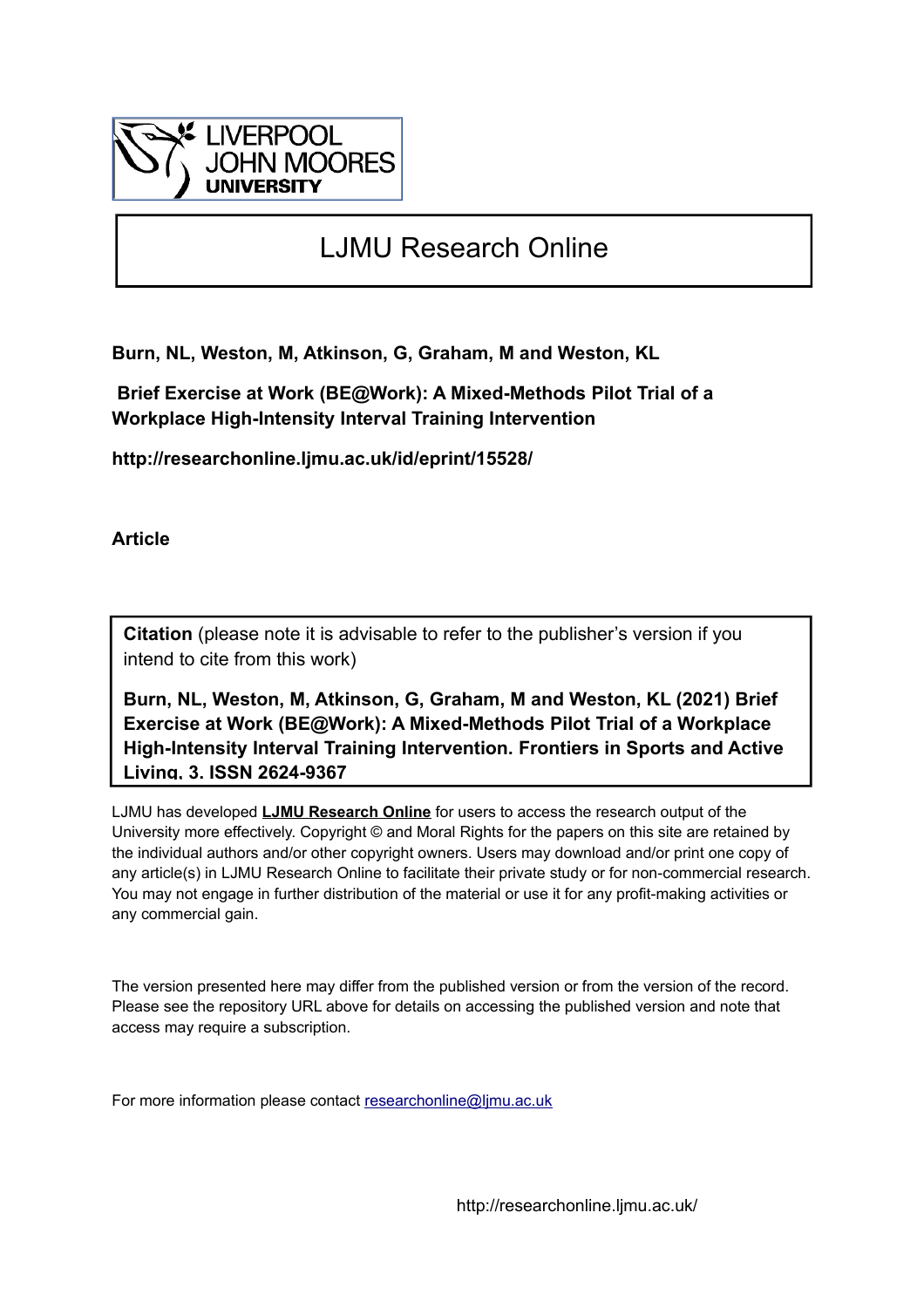



# [Brief Exercise at Work \(BE@Work\):](https://www.frontiersin.org/articles/10.3389/fspor.2021.699608/full) A Mixed-Methods Pilot Trial of a Workplace High-Intensity Interval Training Intervention

### **OPEN ACCESS**

#### Edited by:

*Mary Elizabeth Jung, University of British Columbia, Canada*

#### Reviewed by:

*David Revalds Lubans, The University of Newcastle, Australia Nigel Harris, Auckland University of Technology, New Zealand Monique Francois, University of Wollongong, Australia*

\*Correspondence:

*Naomi L. Burn [n.burn@tees.ac.uk](mailto:n.burn@tees.ac.uk)*

#### †ORCID:

*Naomi L. Burn [orcid.org/0000-0001-6189-4210](https://orcid.org/0000-0001-6189-4210) Matthew Weston [orcid.org/0000-0002-9531-3004](https://orcid.org/0000-0002-9531-3004) Greg Atkinson [orcid.org/0000-0002-5459-9042](https://orcid.org/0000-0002-5459-9042) Michael Graham [orcid.org/0000-0002-3178-3226](https://orcid.org/0000-0002-3178-3226) Kathryn L. Weston [orcid.org/0000-0001-5918-6389](https://orcid.org/0000-0001-5918-6389)*

#### Specialty section:

*This article was submitted to Physical Activity in the Prevention and Management of Disease, a section of the journal Frontiers in Sports and Active Living*

> Received: *23 April 2021* Accepted: *31 May 2021* Published: *02 July 2021*

#### Citation:

*Burn NL, Weston M, Atkinson G, Graham M and Weston KL (2021) Brief Exercise at Work (BE@Work): A Mixed-Methods Pilot Trial of a Workplace High-Intensity Interval Training Intervention. Front. Sports Act. Living 3:699608. doi: [10.3389/fspor.2021.699608](https://doi.org/10.3389/fspor.2021.699608)* Kathryn L. Weston<sup>2†</sup> *<sup>1</sup> School of Health and Life Sciences, Teesside University, Middlesbrough, United Kingdom, <sup>2</sup> School of Applied Sciences, Edinburgh Napier University, Edinburgh, United Kingdom*

Naomi L. Burn<sup>1\*†</sup>, Matthew Weston<sup>1†</sup>, Greg Atkinson<sup>1†</sup>, Michael Graham<sup>1†</sup> and

Introduction: The efficacy of high-intensity interval training (HIIT) for improving markers of physical fitness and cardiometabolic health is promising. The workplace is one non-laboratory setting where the effectiveness of HIIT could be explored. The aim of this study was to undertake a mixed-methods exploratory pilot trial of a workplace HIIT intervention named Brief Exercise at Work (BE@Work).

**Methods:** Fifty-four healthy employees (mean  $\pm$  standard deviation [SD] age 46  $\pm$ 10 years) from two workplaces in Northeast England were allocated to 8 weeks of thrice-weekly workplace HIIT based on boxing, stair climbing and stepping, comprising 4–7 60 s high-intensity intervals interspersed with 75 s rest (*n* = 30), or a no-intervention control  $(n = 24)$ . The primary outcome was the change SD of predicted maximal oxygen consumption  $\text{VO}_{2\text{max}}$ ). Markers of physical fitness, cardiometabolic health and mental well-being were also measured at baseline and follow-up. Participant perceptions of the intervention were explored in post-intervention focus groups  $(n = 9)$ .

**Results:** Mean  $(\pm SD)$  session attendance was 82%  $(\pm 15)$ . Mean peak heart rate across the intervention was 87% of age-predicted maximal heart rate with a within- and between-subject SD of 5.5% and 3.7%, respectively. The SD of changes in predicted VO<sub>2max</sub> was 6.6 mL·kg<sup>-1</sup>·min<sup>-1</sup> across both groups, which can be used to inform sample size estimations for a future full trial. The control-adjusted mean increase (95% confidence interval) in predicted VO<sub>2max</sub> was 3.9 (-0.2 to 8.1) mL·kg<sup>-1</sup>·min<sup>-1</sup>, corresponding to a Cohen's D of 0.47. We also observed preliminary evidence of small to moderate effects in favour of the intervention group for non-dominant leg extensor muscle power, markers of health-related quality of life, well-being and perceived stress and small to moderate effects in favour of the controls in perceived pain, physical activity and high-density lipoprotein cholesterol. During HIIT, focus group participants reported physiological responses they perceived as unpleasant or tiring (e.g., breathlessness, local muscular fatigue), but also that they felt alert and energised afterwards.

**Conclusion:** The findings of this exploratory pilot trial support the implementation of a definitive randomised controlled trial to quantify the effectiveness of a workplace HIIT intervention.

Keywords: high-intensity interval training, workplace, pilot trial, mixed method, intervention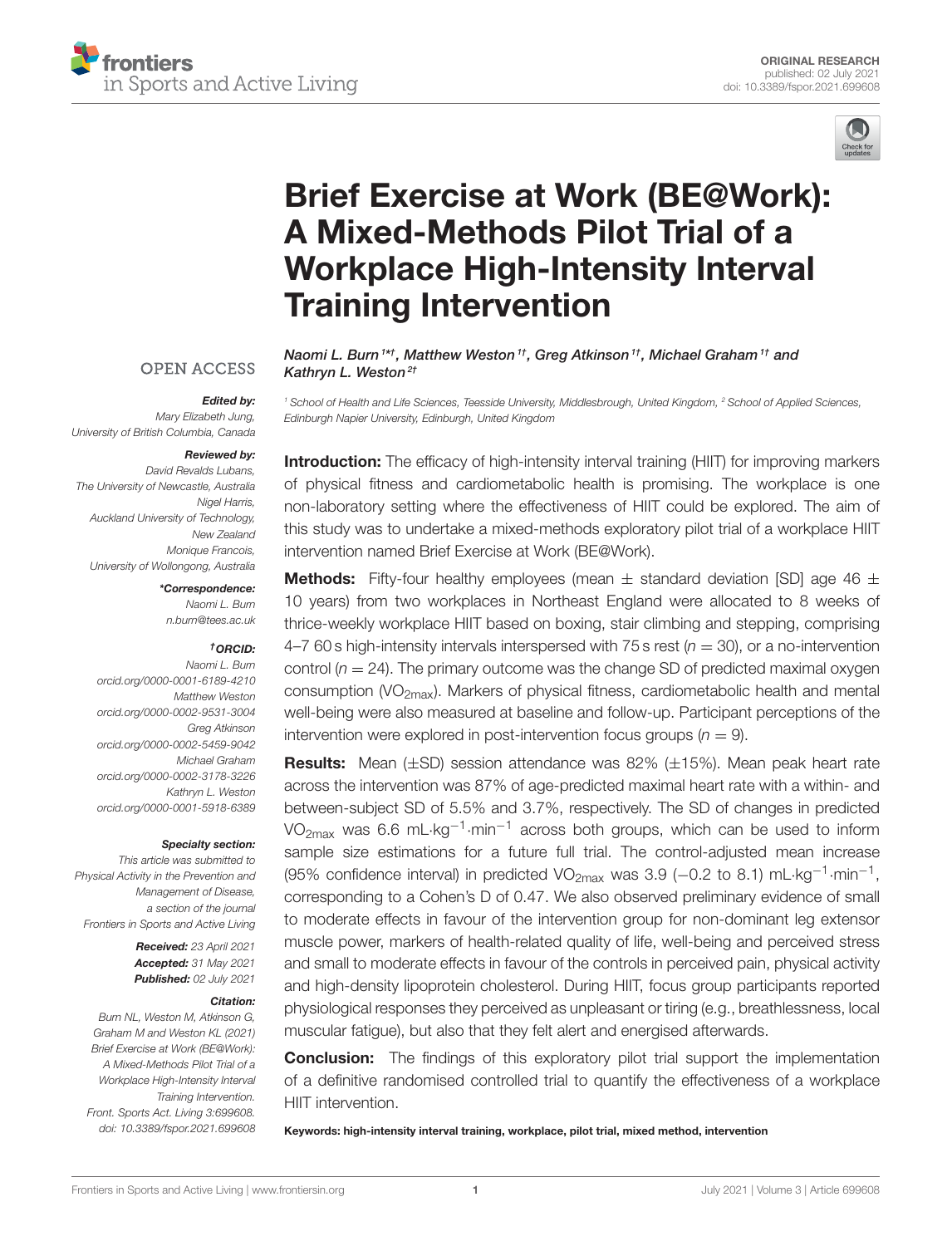# INTRODUCTION

High-intensity interval training (HIIT) is a form of exercise characterised by brief, intermittent bouts of intense exercise, usually at  $\geq$ 85% maximal heart rate (HR<sub>max</sub>) (Weston K. S. et al., [2014\)](#page-16-0), alternated with periods of rest or low intensity recovery [\(Gibala et al., 2012\)](#page-15-0). The positive effects of HIIT on cardiorespiratory fitness [\(Weston, M. et al., 2014\)](#page-16-1) and markers of cardiometabolic health [\(Su et al., 2019\)](#page-16-2) in laboratory environments are promising. Furthermore, adaptations are typically seen with a lower total exercise time commitment than continuous exercise at lower relative intensities (Milanovic et al., [2015\)](#page-15-1). Despite this, the effectiveness and feasibility of HIIT outside the laboratory has been questioned (Biddle and Batterham, [2015\)](#page-14-0). Opponents of HIIT do not contest its utility for eliciting improvements in health and fitness variables in tightly controlled laboratory environments [\(Biddle and Batterham,](#page-14-0) [2015\)](#page-14-0) [i.e., HIIT efficacy [\(Courneya, 2010\)](#page-14-1)], yet there is dispute surrounding the potential effectiveness of HIIT in "real-world" settings with minimal supervision and exercise equipment [\(Biddle and Batterham, 2015\)](#page-14-0).

The workplace is one "real-world" setting that provides a relatively controlled environment for the implementation of health promotion initiatives (National Institute for Health Care Excellence, [2008\)](#page-16-3). Indeed, systematic reviews demonstrate that exercise delivered in the workplace can improve cardiorespiratory fitness [\(Burn et al., 2019\)](#page-14-2), cardiometabolic health [\(Reed et al., 2017\)](#page-16-4) and well-being [\(Abdin et al., 2018\)](#page-14-3) but the weekly time commitment typically required for workplace exercise interventions is ∼80 min [\(Burn et al., 2019\)](#page-14-2). Given that lack of time has been reported as a barrier to workplace exercise participation [\(Hunter et al., 2018\)](#page-15-2), more time efficient exercise strategies such as HIIT could be well-received by organisations and employees alike. The effectiveness of workplace HIIT has begun to be explored in a small number of pilot trials (Shepherd et al., [2015;](#page-16-5) [Allison et al., 2017;](#page-14-4) [Cuddy et al., 2019;](#page-15-3) Eather et al., [2020;](#page-15-4) [Metcalfe et al., 2020\)](#page-15-5). This preliminary body of work suggests that workplace HIIT may elicit improvements in physical fitness and cardiometabolic health, however the current evidence base has a number of limitations. For example, most workplace HIIT interventions to date have been conducted in university workplaces [\(Shepherd et al., 2015;](#page-16-5) [Allison et al., 2017;](#page-14-4) [Cuddy et al., 2019\)](#page-15-3), which may have onsite exercise facilities (e.g., gyms and showers) that may not be available in other workplaces [\(Burn et al., 2020\)](#page-14-5). Additionally, senior management teams in universities have a vested interest in research practices (Pinar and Unlu, [2020\)](#page-16-6). As such, access to facilities and participants for research in university settings may not be generalisable to other working environments. Furthermore, the majority of trials have used cycle ergometer HIIT [\(Shepherd et al., 2015;](#page-16-5) [Cuddy et al., 2019;](#page-15-3) [Metcalfe et al., 2020\)](#page-15-5), yet in employee focus groups undertaken to aid the development of the intervention described herein, a choice in a variety of exercise modes was regarded as important for enhancing engagement and enjoyment in workplace HIIT [\(Burn et al., 2020\)](#page-14-5). Further, as choice and variety in exercise selection have been proposed as key drivers of engagement in one previous pilot workplace HIIT trial (Eather et al., [2020\)](#page-15-4), using a single exercise mode across an intervention may not facilitate adherence or compliance in some individuals.

Despite the promising findings of previous pilot workplace HIIT trials, the majority of work to date has focused on intervention effectiveness in terms of changes in health or fitness outcomes. Process evaluations–a set of research activities undertaken during or after intervention implementation–can be used to explore intervention fidelity [\(Horner et al., 2006\)](#page-15-6) and participant perspectives of the intervention [\(Bellg et al., 2004\)](#page-14-6). Despite the wealth of information process evaluations can yield, surprisingly few workplace HIIT interventions have included process evaluations as part of the overall study design (Kinnafick et al., [2018;](#page-15-7) [Metcalfe et al., 2020\)](#page-15-5).

To address these limitations, there is a need for more controlled workplace HIIT trials, implemented in a variety of workplaces, which utilise a broader range of HIIT modes. Furthermore, process evaluations are required to explore participant perceptions of HIIT and intervention implementation. Accordingly, the aim of this study was to undertake a mixed-methods pilot trial of a workplace HIIT intervention named Brief Exercise at Work (BE@Work).

# MATERIALS AND METHODS

### Study Design

This study used a pilot non-randomised controlled trial design. One organisation was designated as the intervention site where participants received a workplace HIIT intervention, and another separate organisation was designated as a no-intervention control group. The designation of workplaces to groups was based on the feasibility for the participating workplaces for exercise sessions to be conducted during the designated timeframe (e.g., April-July 2018).

A pilot trial is a precursor to a definitive randomised controlled trial (RCT) aiming to determine intervention effectiveness, and is undertaken to test key intervention components such as conducting outcome assessments and interventions in the settings in which they will be implemented, as well as to explore intervention fidelity and data variability [\(Abbott, 2014\)](#page-14-7). The reporting of this study conforms with the CONSORT 2010 statement: extension for pilot and feasibility trials [\(Eldridge et al., 2016\)](#page-15-8). Teesside University's School of Health and Social Care Research Governance and Ethics Sub-committee approved the study (study number: 036/18) and participants gave written informed consent. The protocol was prospectively registered on [clinicaltrials.gov](https://clinicaltrials.gov) (identifier: NCT03467594).

# Participants and Recruitment

Two office-based organisations in Northeast England were invited to take part in the study. These worksites were invited based on their involvement in work undertaken specifically to design the BE@Work intervention, described elsewhere (Burn et al., [2020\)](#page-14-5). In the 2 months preceding the intervention, using email distribution lists, recruitment was facilitated by the individual organisations with posters placed around the workplace and presentations during staff meetings. To allow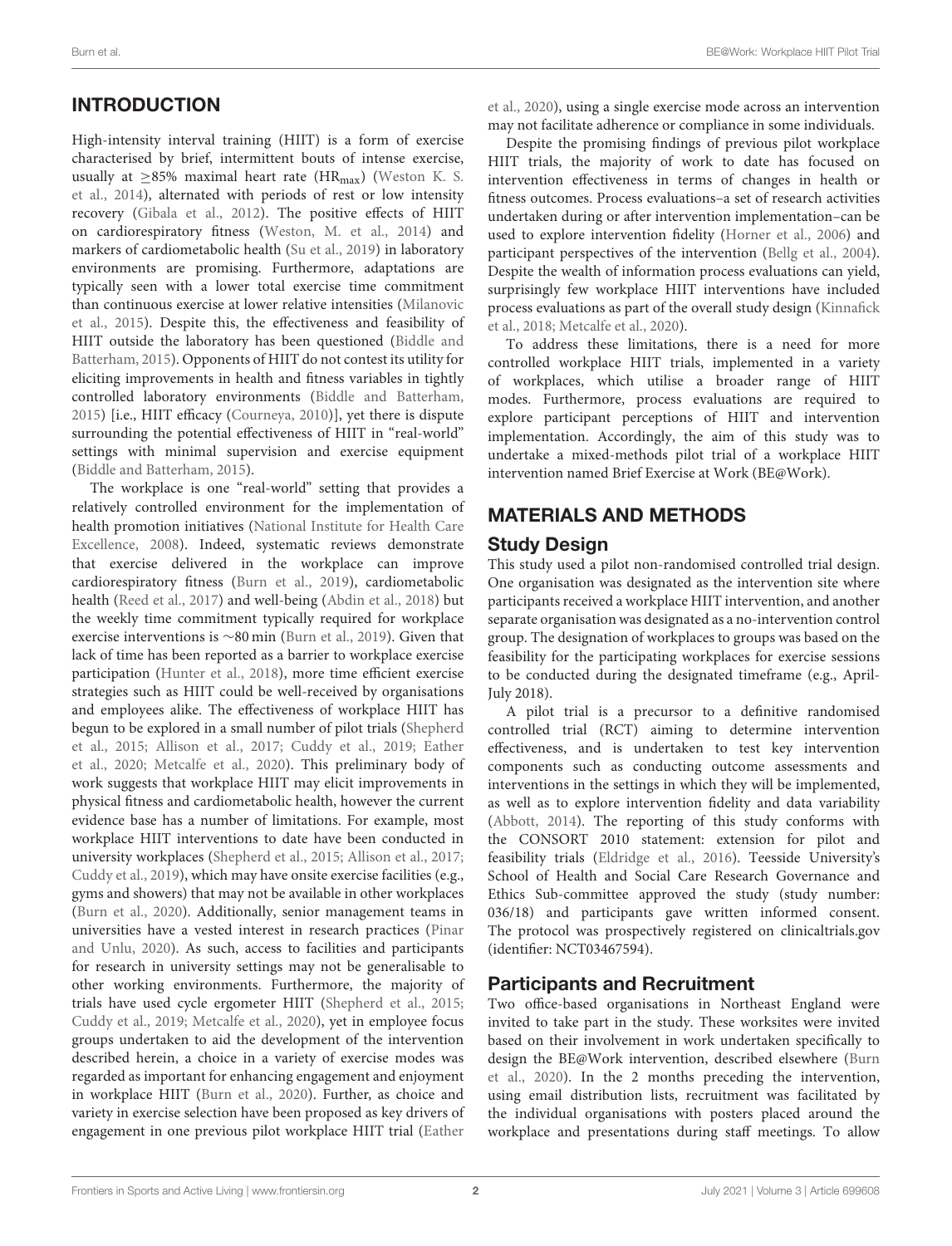potential participants to try the programme activities, and inline with feedback collected during the development stage of BE@Work [\(Burn et al., 2020\)](#page-14-5), trial HIIT sessions were conducted in the fortnight prior to baseline testing at the intervention site [\(Burn et al., 2020\)](#page-14-5).

The BE@Work intervention was a pilot trial, of which one of the key outcomes is gaining information on baseline to follow-up random variability [\(Craig et al., 2008\)](#page-14-8). Therefore, the target sample size which was deemed feasible for this pilot trial was 60 participants (∼30 participants per study site). This target sample size reflects the fact that only one researcher was scheduled to facilitate the HIIT sessions and baseline and postintervention testing (NB), coupled with the limited resources available for the project. Inclusion criteria were adult (aged  $\geq$ 18 years) employees of the participating organisations with no health conditions that precluded them from exercise and on no medication. Exclusion criteria were symptoms of, or known presence of cardiovascular or metabolic disease, injury or comorbidity affecting the ability to undertake exercise, early family history of sudden cardiac death, and pregnancy. All participants underwent pre-exercise screening using the Physical Activity Readiness Questionnaire for Everyone (PAR-Q+) [\(Bredin et al.,](#page-14-9) [2013\)](#page-14-9). Across the intervention and control sites, 54 participants were recruited. Thirty participants (10 males, mean [standard deviation (SD)] age:  $46 \pm 9$  years) were recruited from the intervention site and 24 participants (10 males, mean age 46  $\pm$ 12 years) from the control site.

### Intervention Protocol

The BE@Work intervention consisted of three group-based HIIT sessions each week for 8 weeks (24 sessions in total). Exercise sessions were conducted in a meeting room or on a grassed area outside the workplace and delivered by the first author (NB, exercise science post-graduate research student with previous experience of delivering group-based exercise sessions). Based on opinions expressed by employees in focus groups during intervention development [\(Burn et al., 2020\)](#page-14-5), multiple HIIT sessions were scheduled across the working week (19 sessions each week), with participants asked to attend any three sessions. A choice of exercise modes, which were selected by participants during intervention development, were offered both within and between sessions, based on stair climbing, stepping and boxing [\(Burn et al., 2020\)](#page-14-5). In line with previous investigations showing a beneficial effect of HIIT [\(Weston K. S. et al., 2014\)](#page-16-0) the target heart rate for high-intensity exercise was set at  $\geq$ 85% HRmax (Weston K. S. et al., [2014\)](#page-16-0) and the intensity of the prescribed exercise was quantified prior to intervention implementation. Here [\(Burn,](#page-14-10) [2020\)](#page-14-10), participants ( $n = 15$ ; mean  $\pm$  SD age: 39  $\pm$  11 years; body mass index 24.9  $\pm$  3.4 kg·m<sup>2</sup>) conducted single sessions of HIIT based on boxing, stair climbing and stepping, with mean peak heart rates indicating high intensity work, i.e.,  $\geq$ 85% HR<sub>max</sub> [\(Weston K. S. et al., 2014\)](#page-16-0) (mean peak  $\pm$  SD %HR<sub>max</sub>: box 85  $\pm$ 5 %HR<sub>max</sub>, step 86  $\pm$  7 %HR<sub>max</sub>, stair climbing 85  $\pm$  8%HR<sub>max</sub>). As there were limited differences in heart rate between modes, this indicated the modes could be used interchangeably within the intervention without compromising the exercise intensity. Example drills are detailed in **[Table 1](#page-3-0)**.

<span id="page-3-0"></span>TABLE 1 | Example BE@Work HIIT drills.

| Mode           | <b>Example drill</b>                                                                                 |  |  |  |  |
|----------------|------------------------------------------------------------------------------------------------------|--|--|--|--|
| <b>Boxing</b>  | Ten fast jabs/ upper cuts/ hooks on the focus pad and<br>50 m shuttle run/ power walk                |  |  |  |  |
|                | Ten fast jabs/ upper cuts/ hooks on the focus pad and<br>50 jumping hacks                            |  |  |  |  |
|                | Ten fast jabs/ upper cuts/ hooks on the focus pad and<br>50 skips or jumps over a rope on the ground |  |  |  |  |
| Stair climbing | One stair climb (30 steps), and 100 m shuttle run/ power<br>walk                                     |  |  |  |  |
|                | Repeated stair climbs (30 steps up, 30 steps down)                                                   |  |  |  |  |
| Stair stepping | 20 step ups and downs and 20 jumping jacks or side<br>taps                                           |  |  |  |  |
|                | 20 steps up and down and 50 m shuttle run/ power walk                                                |  |  |  |  |

# HIIT Protocol

Based on HIIT protocols previously shown to elicit adaptations in cardiorespiratory fitness and cardiometabolic health (Hood et al., [2011;](#page-15-9) [Little et al., 2011;](#page-15-10) [Weston et al., 2016\)](#page-16-7), the HIIT protocol consisted of four to seven 60-s high-intensity bouts, interspersed with 75-s of rest. Progression was provided by increasing the number of high-intensity bouts by one 60-s repetition every fortnight. Each session began with a 5-min warm-up and concluded with a 2-min cool down involving heart rate raising exercises relevant to the exercise session. Exercise sessions lasted ∼15 min in the earlier weeks of the intervention to ≤22 min in the later weeks.

# Implementation Monitoring

Participants' heart rates were recorded using a validated (Rider et al., [2019\)](#page-16-8) second-to-second wrist-worn monitors (Polar A360, Polar Electro, Kempele, Finland). For each participant, age predicted HRmax was calculated using the Tanaka equation (208- 0.7<sup>∗</sup> age in years) [\(Tanaka et al., 2001\)](#page-16-9). If a participant exceeded this predicted value during a HIIT session, their  $HR_{max}$  was recalibrated to the higher observed value [\(Weston et al., 2004\)](#page-16-10). Following each exercise session, individual participant heart rate files were downloaded into the Polar Flow software (Polar Electro, Kempele, Finland). The data used in the analysis was the highest 1-s value from each high-intensity bout, expressed as a percentage of the individual participant's HR<sub>max</sub>, across each attended HIIT session. Session ratings of perceived exertion (RPE) were recorded after the 2 min cool down, using the CR-10 scale [\(Borg, 1998\)](#page-14-11). This scale ranges from "nothing at all" (0) to "absolute maximum" [\(Reed et al., 2017\)](#page-16-4).

### Outcome Measures

Outcome data were collected at baseline and post-intervention from intervention and control participants (at least 72 h after and within 7 days of the final HIIT session for intervention participants). All outcomes were assessed in the participants' workplaces.

Predicted maximal oxygen uptake (VO<sub>2max</sub>) was estimated using the Chester step test [\(Sykes and Roberts, 2004\)](#page-16-11) (Cartwright Fitness, Huntington, UK). Heart rate was recorded throughout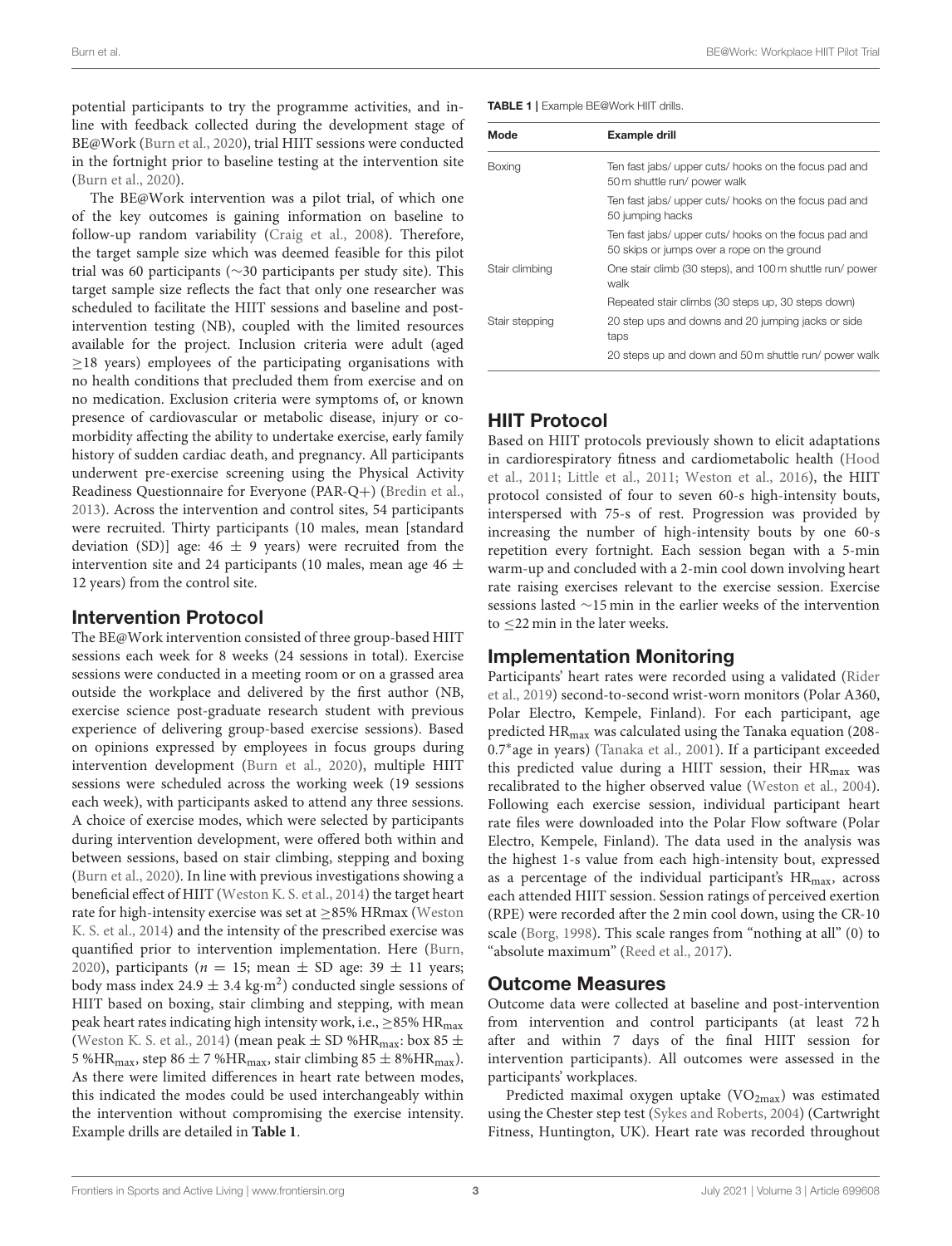the test using wrist-worn monitors (Polar A360, Polar Electro, Kempele, Finland) and was used to predict  $VO<sub>2max</sub>$  using the Chester step test calculator (Cartwright Fitness, Huntington, UK). As outlined in our registered trial protocol, we had intended to conduct laboratory-based maximal aerobic exercise tests with a subsample of participants. However, management in the participating organisations highlighted that this would not be feasible, as tests needed to be conducted during work hours and participants could not be released from work to attend the university laboratory.

Leg extensor muscle power was assessed using the Nottingham leg extensor power rig (Medical Engineering Unit, University of Nottingham, Nottingham, UK). Ten maximal effort leg extensions were performed on each leg, each separated by 30 seconds of rest [\(Hurst et al., 2018a\)](#page-15-11). The highest value was taken as the participants' peak power output for analysis. At baseline data collection, to reduce habituation effects associated with the Nottingham leg extensor power rig [\(Hurst et al., 2018a\)](#page-15-11) it was initially intended that participants would undertake three repeated trials on the Nottingham leg rig. However, due to the significant time commitment required (∼15 min per trial) the participating organisations were reluctant to allow staff extra time away from work. As a result, of the participants who consented to undertake this assessment, in the intervention group 14 and 16 participants undertook the familiarisation procedures twice and three times respectively, and in the control group 2, 15 and 5 participants undertook familiarsation procedures once, twice and three times, respectively.

Handgrip strength was measured using a hydraulic hand dynamometer (12-0240; Baseline Evaluation Instruments, Fabrication Enterprises Ltd, New York, United States). Participants performed three maximal efforts on each hand, alternating between hands each time [\(Perna et al., 2016\)](#page-16-12). The highest value was retained for analysis.

Blood pressure was measured using an OMRON M6 AC (HEM-7322-E) monitor (Omron Healthcare UK, Milton Keynes, UK), following the European Society of Hypertension guidelines [\(O'Brien et al., 2010\)](#page-16-13). Non-fasting blood lipids [cholesterol, triglyceride and high-density lipoprotein cholesterol (HDLcholesterol)] and glucose were assessed using finger prick blood samples and a Cholestech LDX analyser (Cholestech Corporation, Hayward, CA, USA).

Body mass and height were measured to the nearest 0.1 kg and 0.1 cm, respectively, using the Seca 799 electronic column scale, fitted with a Seca 224 stadiometer rod (Seca, Hamburg, Germany). Body mass index (BMI) was calculated using the equation (kg/m<sup>2</sup>) = body mass (kg)/ height (m)<sup>2</sup>. Waist circumference was measured using a non-elastic Gulick tape measure with a tension device. Following normal expiration, the circumference of the abdomen was measured at the narrowest point between the lower costal border and the top of the iliac crest to the nearest 0.1 cm [\(Marfell-Jones et al., 2012\)](#page-15-12).

Physical activity over the previous seven days was assessed using The International Physical Activity Questionnaire (IPAQ) short form [\(Craig et al., 2003\)](#page-14-12). Scoring protocols outlined by the questionnaire developers (International Physical Activity Questionnaire, [2005\)](#page-15-13) were followed to obtain a continuous physical activity score. The use of the IPAQ to assess habitual physical activity is a deviation from our registered trial protocol which stated that tri-axial accelerometers would be used. The latter were unavailable for the baseline testing period, so it was necessary to use an alternative assessment of physical activity.

Health-related quality of life (HR-QoL) was assessed using the Medical Outcomes 36-Item Short Form Health Survey 1.0 (SF-36) and scoring procedures outline by [Ware et al. \(2002\)](#page-16-14). Possible scores range from 0 to 100 Arbitrary Units (AU) with higher scores indicating higher HR-QoL. Mental well-being was assessed using the Warwick Edinburgh Mental Well-being Scale (WEMWS) and scoring procedures outlined by Tennant et al. [\(2007\)](#page-16-15). Scores range from 14 AU to 70 AU and higher scores indicate positive mental well-being. Perceived stress was measured using the Perceived Stress Scale (PSS) [\(Cohen et al.,](#page-14-13) [1995\)](#page-14-13). Scoring followed procedures outlined by [Cohen et al.](#page-14-13) [\(1995\)](#page-14-13) and possible scores range from 0 AU to 40 AU with lower scores indicating lower perceived stress.

# Post-intervention Focus Groups

During the post-intervention testing period, intervention participants were invited, via email, to attend a focus group. Focus groups provided an opportunity to elicit opinions via group discussion rather than individual reflection [\(Kitzinger,](#page-15-14) [1995\)](#page-15-14) and also mirror the group-based nature of the BE@Work sessions. The focus groups were designed to explore participants' perceptions of the BE@Work intervention. Nine intervention participants (3 male, mean  $[\pm S D]$  age: 48  $[\pm 7]$  years, session attendance 21  $\pm$  2 sessions) volunteered to attend one of three focus groups. Focus groups consisted of two to four participants and were facilitated by one study author (KLW). Each focus group lasted between 48 and 59 min and were audio recorded and transcribed verbatim resulting in 93 pages of data (Arial, font size 12, 1.5 line spacing).

# Statistical Analysis

Heart rate data were used to explore intervention fidelity [i.e., whether the intervention was delivered as intended in a comparable manner to all participants [\(Dumas et al., 2001\)](#page-15-15)]. The proportion of completed repetitions over the intervention in which the high-intensity exercise criterion was attained [≥85%HRmax [\(Weston K. S. et al., 2014\)](#page-16-0)], was determined for each participant [\(Taylor et al., 2015\)](#page-16-16). The median and interquartile range of these proportions was calculated. Then, to provide the correct overall between and within-subject variability (expressed as a standard deviation [SD]) in peak heart rate across the high-intensity bouts, a linear mixed model was applied, with exercise session specified as a fixed effect (SPSS v.25, Armonk, NY: IBM Corp). A similar process was used to analyse RPE data, which was included to further illustrate exercise intensity using a potentially more cost effective and scalable tool than heart rate monitors.

To inform the sample size for a future RCT, change variance was estimated for predicted VO<sub>2max</sub> [\(Abbott, 2014\)](#page-14-7). With the primary aim of piloting the data analysis that would be appropriate for a full RCT, we analysed our outcome data using an analysis of covariance (ANCOVA) model (SPSS v.25,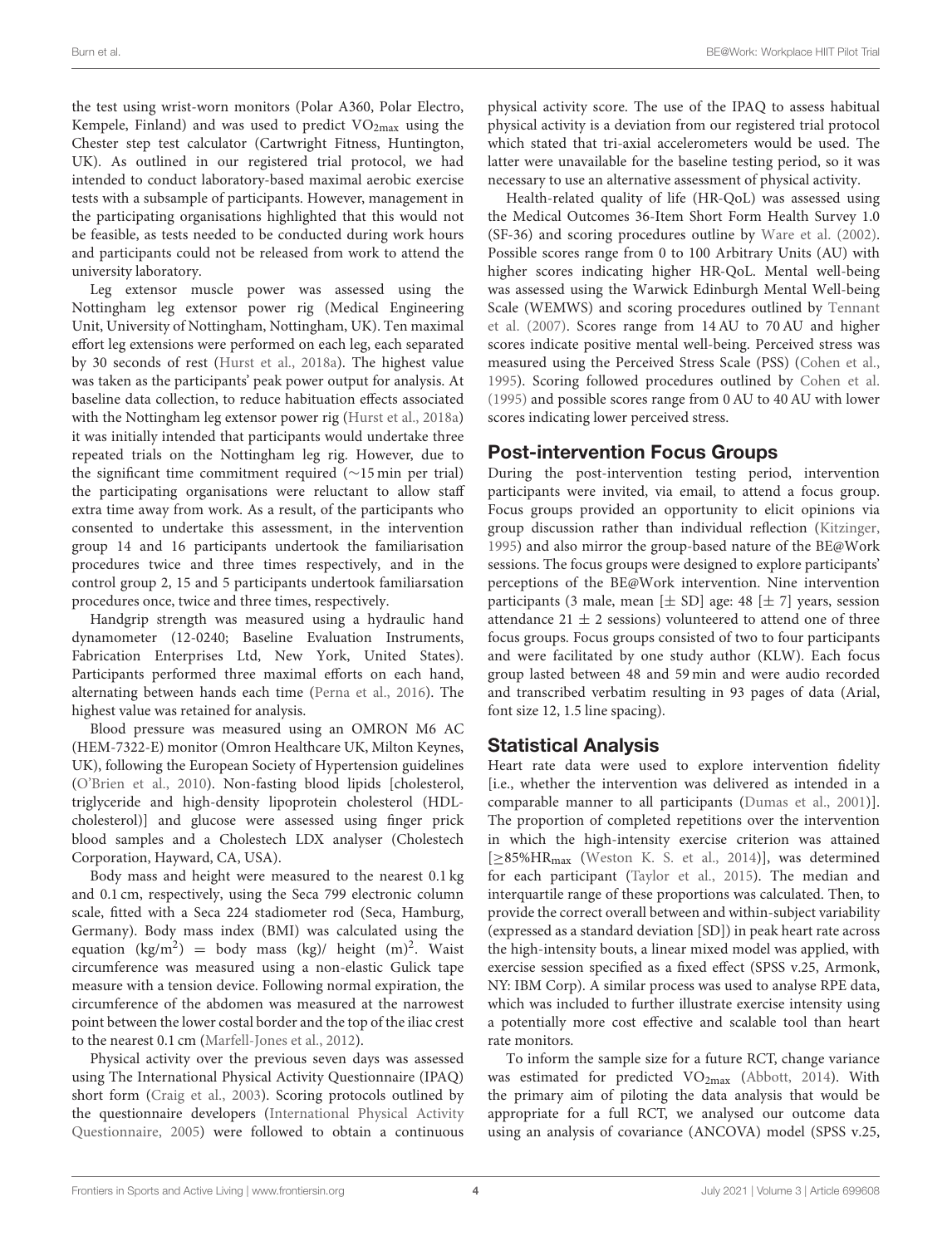Armonk, NY: IBM Corp) [\(Vickers, 2005\)](#page-16-17). Plots of the model residuals vs. the predicted values were visually inspected to check they were correctly specified (uniform variance and normal distribution of residuals). The fixed effect was the group (intervention or control), and the dependent variable was the change from baseline to post-intervention. Model covariates were sex, age and baseline value of the outcome, to adjust for any imbalances between the intervention and control groups at baseline [\(Vickers and Altman, 2001\)](#page-16-18). For the blood lipid and glucose measures, fasting status was included as an additional covariate. This variable was defined as the number of hours fasted post-intervention minus number of hours fasted at baseline. Data are expressed as mean  $\pm$  SD, with uncertainty in all estimates expressed as 95% confidence intervals (CI). In keeping with guidance for the analysis of pilot trials [\(Lancaster et al.,](#page-15-16) [2004\)](#page-15-16), Cohens d effect sizes [\(Cohen, 1988\)](#page-14-14) were derived and findings were interpreted as follows; trivial <0.2, small 0.2– 0.3, moderate 0.4–0.8, and large >0.8. We did not undertake null hypothesis testing or report P-values (neither absolute or Bonferroni-corrected), in keeping with reporting guidance for exploratory pilot studies [\(Lancaster et al., 2004;](#page-15-16) [Lee et al., 2014\)](#page-15-17).

# Focus Group Data Analysis

Focus group data were analysed using directed content analysis [\(Hsieh and Shannon, 2005\)](#page-15-18) where the structure of the analysis is informed by previous research or theory [\(Elo and Kyngäs, 2008\)](#page-15-19) using NVivo 12. As the purpose of the focus groups was to explore participants' perspectives of the BE@Work intervention, a pre-defined categorisation matrix was developed focusing on important intervention elements (**[Table 2](#page-5-0)**). Following transcription and re-reading of the transcripts, two authors (NB and MG) coded the transcripts based on the pre-determined categorisation matrix. These authors examined the data independently within the pre-defined categories and inductively coded to further explore participant perceptions of each intervention element. During this inductive coding, NB and MG discussed coding decisions, and iteratively developed sub-categories within the pre-defined categories. MG was blinded to BE@Work programme aims during qualitative data analysis.

# RESULTS

Participant flow through the study is shown in **[Figure 1](#page-6-0)**. Baseline participant characteristics are shown in **[Table 3](#page-7-0)**. Of the 54 participants that were allocated to the intervention or control group, 25 of 30 intervention and 21 of 24 control participants completed post-intervention testing. Reasons for drop-out in the intervention group included pregnancy  $(n = 1)$ , lack of time  $(n = 2)$ , family bereavement  $(n = 1)$  and injury related to the study  $(n = 1)$ .

# **Feasibility**

#### Attendance

Of the 25 participants who completed the intervention, mean  $\pm$ SD session attendance was  $20 \pm 3$  out of 24 possible sessions (82)  $\pm$  15%). Reasons for non-attendance included work and family <span id="page-5-0"></span>TABLE 2 | Focus group categorisation matrix.

| Category                                                         | <b>Description</b>                                                                                                                       |  |  |  |  |  |
|------------------------------------------------------------------|------------------------------------------------------------------------------------------------------------------------------------------|--|--|--|--|--|
| <b>Barriers</b>                                                  | Opinions of barriers to BE@Work session attendance<br>(not related to intervention structure components)                                 |  |  |  |  |  |
| Facilitators                                                     | Opinions of facilitators for BE@Work session<br>attendance (not related to intervention structure<br>components)                         |  |  |  |  |  |
| Intervention structure:<br>Frequency                             | Opinions of the acceptability and feasibility of the<br>frequency of BE@Work exercise sessions                                           |  |  |  |  |  |
| Intervention structure:<br>Timing of exercise<br>sessions        | Opinions of the acceptability and feasibility of the time<br>of day BE@Work exercise sessions were offered                               |  |  |  |  |  |
| Intervention structure:<br>Length of exercise<br>sessions        | Opinions of the acceptability and feasibility of the<br>length of BE@Work exercise sessions                                              |  |  |  |  |  |
| Intervention structure:<br>Length of the<br>intervention         | Opinions of the acceptability and feasibility of the<br>length of the BE@Work intervention                                               |  |  |  |  |  |
| <b>HIIT</b>                                                      | Opinions of the acceptability and feasibility of<br>high-intensity interval training in the workplace<br>Experiences of HIIT             |  |  |  |  |  |
| Exercise modes                                                   | Opinions of the acceptability and feasibility of<br>BE@Work exercise modes (boxing, stepping, stair<br>climbing, shuttle runs, skipping) |  |  |  |  |  |
| Overall programme<br>considerations: Group<br>based HIT sessions | Opinions of the acceptability and feasibility of the<br>group based nature of BE@Work exercise sessions                                  |  |  |  |  |  |
| Overall programme<br>considerations:<br>Location of exercise     | Opinions of the acceptability and feasibility of the<br>location of BE@Work exercise sessions                                            |  |  |  |  |  |

commitments, annual leave from work, injuries unrelated to the study, and in two participants, injuries related to the intervention.

#### Injuries Related to the Intervention

Two injuries attributable to the intervention occurred during BE@Work. One participant tripped while completing a shuttle run, resulting in a fractured elbow. The participant withdrew from the study, but subsequently made a full recovery. One participant suffered a minor calf strain during a shuttle run which resulted in one missed session.

#### Implementation and Intensity Quantification

Individual participant heart rate traces were available from 94% of attended HIIT sessions. This resulted in 506 heart rate data files, compromising 2,735 high-intensity bouts. Of the highintensity bouts recorded over the intervention, the median (interquartile range) proportion of completed repetitions where heart rate corresponded to the criterion for high-intensity work  $(\geq 85\%$ HR<sub>max</sub>) was 70% (53–84%). The mean  $\pm$  SD peak heart rate across the intervention was  $87\%$  HR<sub>max</sub> with a withinsubjects SD of 5.5% (95% CI: 5.3–5.6%) and between-subjects SD of 3.7% (95% CI: 2.8–4.8%).

From the attended HIIT sessions, 526 individual session RPEs were recorded. Mean session RPE over the intervention was 6 AU (between the qualitative descriptors of "hard" and "very hard" on the CR-10 scale), with a within-subjects SD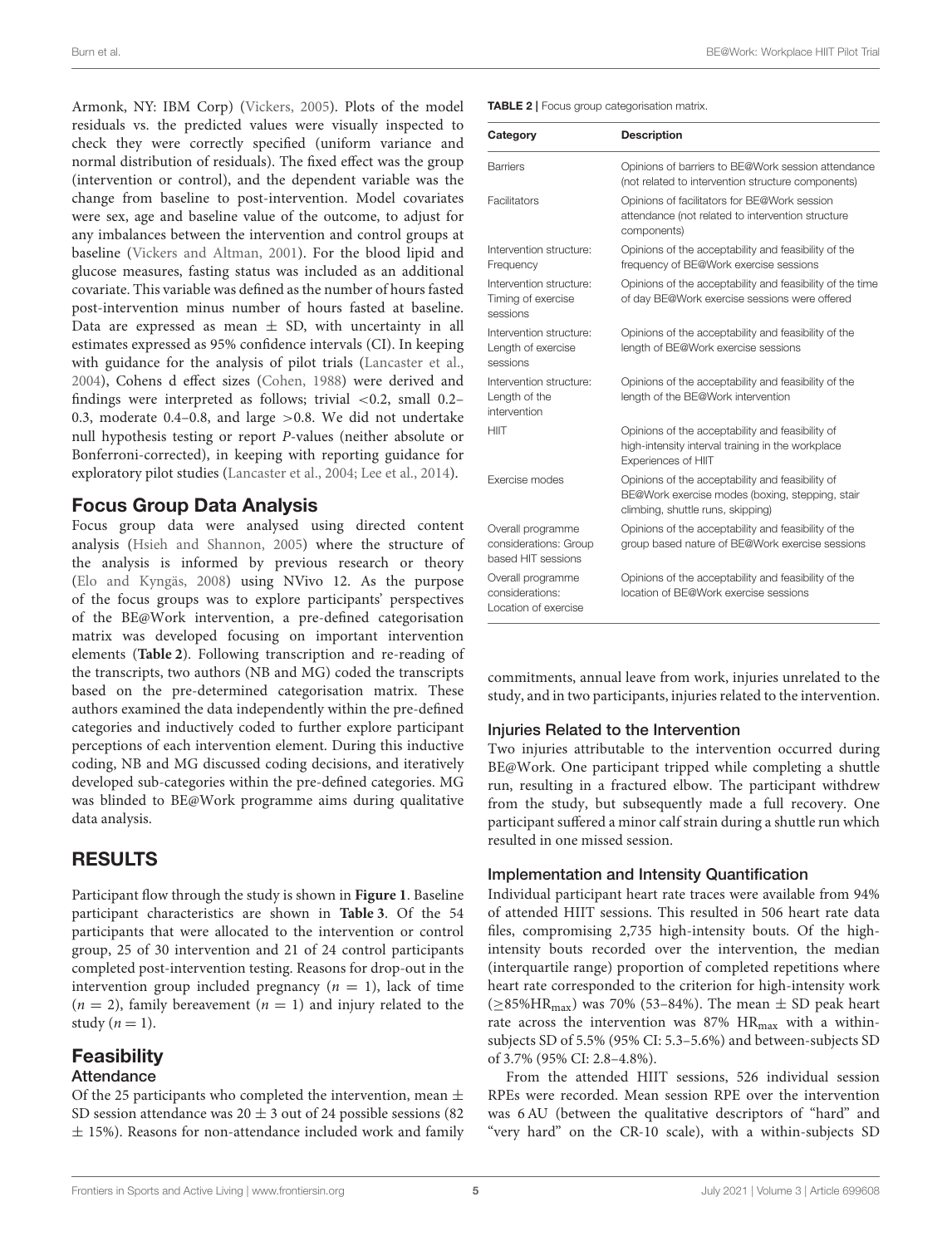

<span id="page-6-0"></span>of 1.3 AU (95% CI: 1.3–1.4 AU) and between subjects SD of 1.4 AU (95% CI: 1.1 to 1.9 AU).

# Preliminary Effectiveness

The SD of baseline to follow-up change was 6.6 mL·kg<sup>-1</sup>·min<sup>-1</sup> (95% CI: 5.5 to 8.3 mL·kg<sup>-1</sup>·min<sup>-1</sup>) across both study groups. This change variance can be incorporated into a sample size estimation for a RCT. Assuming a clinically important mean change of 3.5 mL·kg−<sup>1</sup> ·min−<sup>1</sup> [\(Lee et al., 2011\)](#page-15-20) and a statistical power of 90%, it was estimated using GPower that 76 participants would be required in each study group for a non-clustered RCT. If, in a future trial, researchers recruit participants in a specific clustered fashion, then this should be considered in any future sample size estimation, depending on the specific cluster sizes and the intraclass correlation between clusters.

Baseline values and effect statistics for the pilot between-group comparisons for physical fitness, cardiometabolic health and mental well-being outcomes are presented in **[Tables 4](#page-7-1)**–**[6](#page-8-0)**. After adjusting for age, sex and baseline values, compared with control the intervention effect on  $VO<sub>2max</sub>$  was a moderate effect of 3.9 mL·kg<sup>-1</sup>·min<sup>-1</sup> (95%CI: -0.2 to 8.1 mL·kg<sup>-1</sup>·min<sup>-1</sup>,  $d = 0.47$ ). When considering all other outcome measures, we observed moderate effects for two domains of HR-QoL (pain; −6.7 AU;  $-18.4-5.0$  AU,  $d = -0.67$  and vitality 8.7 AU; 1.7–15.8 AU,  $d =$ 0.51), and perceived stress (-2.6 AU;  $-5.7$  to 0.4 AU, d =  $-0.4$ ). We observed small effects for one domain of HR-QoL (general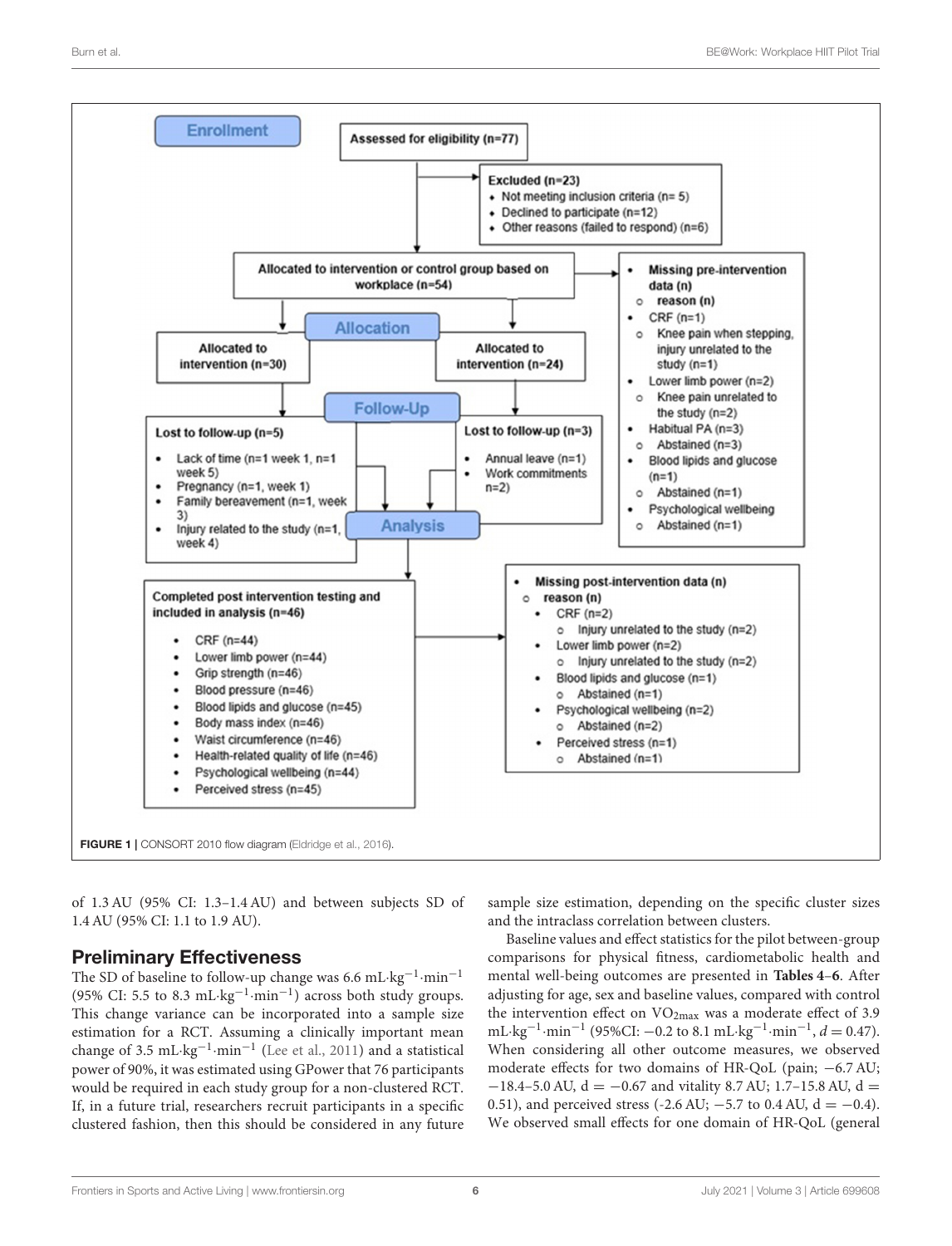health perceptions 4.8 AU;  $-0.3$  to 9.7 AU,  $d = 0.35$ ), mental well-being (2.5 AU;  $-0.8$  to 5.7, d = 0.34), physical activity (−310 MET.min.week−<sup>1</sup> : −1,640 to 1,019 MET.min.week−1, d  $= -0.25$ ), non-dominant leg extensor muscle power (15.9 Watts; 1.6–30.1 Watts,  $d = 0.2$ ) and HDL-cholesterol (-0.1 mmol.L<sup>-1</sup>;  $-0.2$  to 0.04 mmol.L<sup>-1</sup>, d = -0.2).

### **Acceptability**

The following section describes the findings of the postintervention focus groups, with illustrative participant quotes.

#### Intervention Logistics

#### **Frequency of HIIT Sessions**

Most participants reported that thrice weekly HIIT sessions were satisfactory. Some participants reported daily HIIT sessions would be too time consuming, whereas others reported that once weekly HIIT sessions could negatively impact engagement "I think one [session per week] is not often enough really...you could also lose interest" (Focus Group 2).

#### **Timing of HIIT Sessions**

In the BE@Work trial, a flexible schedule of HIIT sessions were offered throughout the week. While there was no consensus

<span id="page-7-0"></span>TABLE 3 | Baseline participant characteristics (mean ±SD).

|                                               | Intervention<br>$(n = 30)$<br>mean $(\pm SD)$                     | Control ( $n = 24$ )<br>mean $(\pm SD)$ |
|-----------------------------------------------|-------------------------------------------------------------------|-----------------------------------------|
| Age (years)                                   | 46 $(\pm 9)$                                                      | 46 $(\pm 12)$                           |
| Sex (male/female)                             | 10/20                                                             | 10/14                                   |
| Ethnicity                                     | White British ( $n = 29$ )<br>Asian or Asian British<br>$(n = 1)$ | White British ( $n = 24$ )              |
| Height (m)                                    | $1.7 \ (\pm 0.1)$                                                 | $1.7 \ (\pm 0.1)$                       |
| Body mass (kg)                                | 77.0 (±15.0)                                                      | 74.1 $(\pm 10.1)$                       |
| Body mass index (kg/m <sup>2</sup> )          | $27.0 (\pm 4.7)$                                                  | $26.2 (\pm 3.2)$                        |
| Habitual physical activity<br>$(METmin^{-1})$ | 1,354 (±819)                                                      | $2,006 (\pm 1,695)$                     |

<span id="page-7-1"></span>TABLE 4 | Intervention effect on physical fitness variables.

amongst participants as to the most appropriate time of day for HIIT sessions (e.g., before work, midday or after work), the flexible nature of the HIIT sessions were particularly important for enhancing attendance. The participants could not identify any single session that was universally poorly attended, highlighting the perceived importance of flexible session attendance "I felt there was enough times [HIIT sessions] to suit everyone. And I think everyone used all the different times" (Focus Group 2). In particular, participants noted that being able to change session times allowed them to fit HIIT around work requirements "Occasionally, I would say "I'm really sorry, I can't come to this one [scheduled HIIT session] but I will come to another one" and she [exercise facilitator] was absolutely fine. A lot of flexibility" (Focus Group 1).

#### **Length of HIIT Sessions**

Participants regarded the short session length (≤22 min) as particularly important. Short sessions accommodated their work commitments, and it was also important that the sessions did not overrun or begin late "I mean we always got back within the half hour. So you never overran. It doesn't matter how many people turned up for the group, you just knew you'd be back at your desk within half an hour." (Focus Group 2).

#### **Exercise Modes**

While there was no consensus amongst participants as to favoured exercise modes (stair climbing, stepping or boxing), a choice in a variety of exercise modes maintained interest and engagement:

"And the fact that she chunked it up so when we had seven minutes, we'd have like two of boxing and then when you've done that once you think right one more and then you move on to something else. So that made it a lot easier. Whereas, if it had have been 7 min of boxing I'd have lost the will to live." (Focus Group 1).

#### **Group-Based**

The group-based nature of the BE@Work intervention was perceived positively. While some participants reported

|                                                                   | Intervention<br>(BE@Work; $n = 25$ )     |                                                  | Control<br>$(CON; n = 21)$               |                                                  | Between group comparison<br>(BE@Work-CON)        |                    |
|-------------------------------------------------------------------|------------------------------------------|--------------------------------------------------|------------------------------------------|--------------------------------------------------|--------------------------------------------------|--------------------|
|                                                                   | <b>Baseline value</b><br>(mean $\pm$ SD) | <b>Adjusted mean</b><br>change<br>(mean [95%CI]) | <b>Baseline value</b><br>(mean $\pm$ SD) | <b>Adjusted mean</b><br>change<br>(mean [95%CI]) | <b>Adjusted mean</b><br>change<br>(mean [95%CI]) | <b>Effect size</b> |
| $VO2max$ (mL $\cdot$ kg <sup>-1</sup> $\cdot$ min <sup>-1</sup> ) | $37.7 \pm 7.5$                           | 4.7<br>$[2.1 \text{ to } 7.4]$                   | $36.6.0 \pm 9.0$                         | 0.8<br>$[-2.3 \text{ to } 3.9]$                  | 3.9<br>$[-0.2 \text{ to } 8.1]$                  | 0.47               |
| Leg extensor muscle power<br>(non-dominant leg, watts)            | $212.0 \pm 69.9$                         | $-13.0$<br>$[-22.6 \text{ to } -3.4]$            | $236.6 \pm 89.6$                         | $-31.5$<br>$[-39.3 \text{ to } -18.5]$           | 15.9<br>$[1.6 \text{ to } 30.1]$                 | 0.20               |
| Leg extensor muscle power<br>(dominant leg, watts)                | $199.3 \pm 66.6$                         | $-2.6$<br>$[13.5 \text{ to } 8.4]$               | $230.0 \pm 95.5$                         | $-19.6$<br>$[-31.7 \text{ to } -7.5]$            | 12.1<br>$[-3.5 \text{ to } 27.7]$                | 0.15               |
| Hand grip strength (dominant<br>hand, kg)                         | $35.6 \pm 10.4$                          | 0.2<br>$[-1.3 \text{ to } 1.7]$                  | $38.1 \pm 9.2$                           | 1.4<br>$[-0.2 \text{ to } 3.0]$                  | $-1.2$<br>$[-3.4 \text{ to } 0.9]$               | $-0.12$            |
| Hand grip strength<br>(non-dominant hand, kg)                     | $33.6 \pm 10.7$                          | 0.5<br>$[-0.6 \text{ to } 1.5]$                  | $36.6 \pm 9.0$                           | $-0.3$<br>$[-1.5 \text{ to } 0.9]$               | 0.8<br>$[-0.8 \text{ to } 2.4]$                  | 0.08               |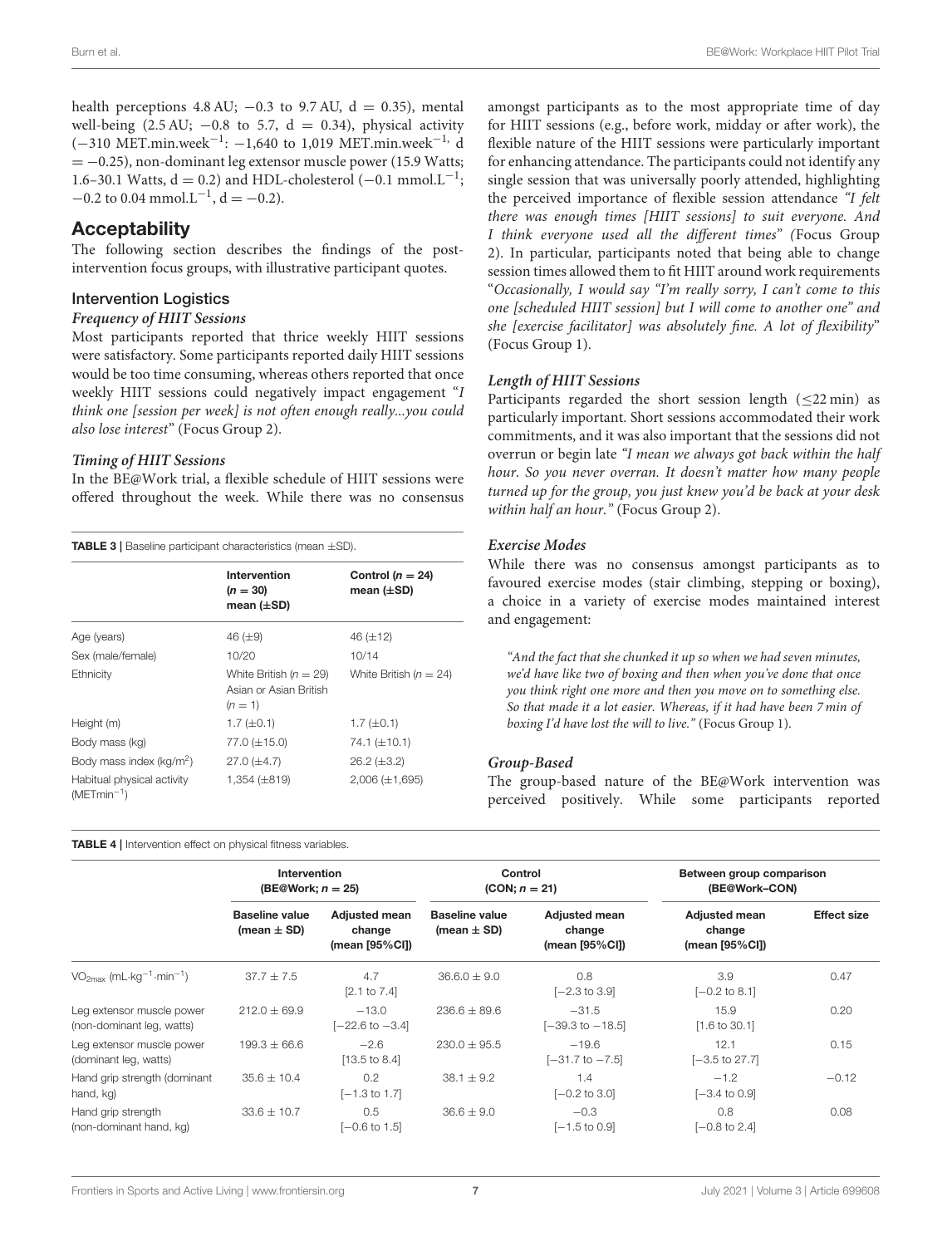#### TABLE 5 | Intervention effect on cardiometabolic health variables.

|                                                            | Intervention<br>(BE@Work; $n = 25$ )     |                                                  | Control<br>$(CON; n = 21)$               |                                         | Between group comparison<br>(BE@Work-CON) |                    |
|------------------------------------------------------------|------------------------------------------|--------------------------------------------------|------------------------------------------|-----------------------------------------|-------------------------------------------|--------------------|
|                                                            | <b>Baseline value</b><br>(mean $\pm$ SD) | <b>Adiusted mean</b><br>change<br>(mean [95%CI]) | <b>Baseline value</b><br>(mean $\pm$ SD) | Adiusted mean change<br>(mean [95% CI]) | Adjusted mean change<br>(mean [95% CI])   | <b>Effect size</b> |
| Habitual physical activity<br>(MET.min.week <sup>1</sup> ) | $1,371 \pm 831$                          | 635<br>$[-246 \text{ to } 1,517]$                | $2.034 \pm 1.695$                        | 946<br>$[-19$ to 1,911]                 | $-310$<br>$[-1,640 \text{ to } 1,019]$    | $-0.25$            |
| HDL cholesterol (mmol. $L^{-1}$ )                          | $1.6 \pm 0.5$                            | $-0.1$<br>$[-0.2 \text{ to } -0.03]$             | $1.6 \pm 0.5$                            | $-0.03$<br>$[-0.1 \text{ to } 0.1]$     | $-0.1$<br>$[-0.2 \text{ to } 0.04]$       | $-0.20$            |
| Glucose (mmol. $L^{-1}$ )                                  | $5.2 \pm 0.6$                            | 0.2<br>$[-0.2 \text{ to } 0.7]$                  | $5.5 \pm 0.9$                            | 0.2<br>$[-0.3 \text{ to } 0.6]$         | 0.09<br>$[-0.5 \text{ to } 0.7]$          | 0.12               |
| Systolic blood pressure<br>(mmHq)                          | $128 \pm 12$                             | $-6.8$<br>$[-10.4 \text{ to } -3.2]$             | $135 \pm 14$                             | $-8.0$<br>$[-11.9 \text{ to } -4.1]$    | 1.2<br>$[-4.3 \text{ to } 6.7]$           | 0.09               |
| Triglycerides (mmol. $L^{-1}$ )                            | $1.2 \pm 0.7$                            | $-0.03$<br>$[-0.2 \text{ to } 0.2]$              | $1.4 \pm 0.6$                            | $-0.1$<br>$[-0.3 \text{ to } 0.1]$      | 0.06<br>$[-0.2 \text{ to } 0.3]$          | 0.09               |
| Waist circumference (cm)                                   | $86.2 \pm 11.9$                          | $-0.3$<br>$[-1.1 \text{ to } 0.5]$               | $85.4 \pm 8.7$                           | $-0.1$<br>$[-1.0 \text{ to } 0.7]$      | $-0.2$<br>$[-1.4 \text{ to } 1.0]$        | $-0.02$            |
| Diastolic Blood Pressure<br>(mmHq)                         | $80 + 7$                                 | $-2.5$<br>$[-5.2 \text{ to } 0.1]$               | $86 \pm 8$                               | $-2.6$<br>$[-5.5 \text{ to } 0.2]$      | 0.1<br>$[-3.9 \text{ to } 4.1]$           | 0.01               |
| Total cholesterol (mmol. $L^{-1}$ )                        | $5.5 \pm 0.9$                            | $-0.2$<br>$[-0.4 \text{ to } 0.04]$              | $5.4 \pm 1.0$                            | $-0.2$<br>$[-0.5 \text{ to } 0.1]$      | 0.007<br>$[-0.3 \text{ to } 0.4]$         | 0.01               |
| Body mass index (kg.m <sup>2</sup> )                       | $26.8 \pm 4.6$                           | $-0.07$<br>$[-0.4 \text{ to } 0.2]$              | $26.2 \pm 3.2$                           | $-0.05$<br>$[-0.4 \text{ to } 0.3]$     | $-0.02$<br>$[-0.5 \text{ to } 0.4]$       | $-0.01$            |

#### <span id="page-8-0"></span>TABLE 6 | Intervention effect on mental well-being variables.

|                                                                      | Intervention<br>(BE@Work; $n = 25$ )     |                                                      | Control<br>$(CON; n = 21)$               |                                             | Between group comparison<br>(BE@Work-CON)    |                    |
|----------------------------------------------------------------------|------------------------------------------|------------------------------------------------------|------------------------------------------|---------------------------------------------|----------------------------------------------|--------------------|
|                                                                      | <b>Baseline value</b><br>(mean $\pm$ SD) | <b>Adiusted mean</b><br>change<br>(mean $\pm$ 95%CI) | <b>Baseline value</b><br>(mean $\pm$ SD) | Adjusted mean change<br>(mean $\pm$ 95% CI) | Adjusted mean change<br>(mean; $\pm$ 95% CI) | <b>Effect size</b> |
| HR-QoL: Pain (AU)                                                    | $90.8 \pm 10.0$                          | $-11.7$<br>$[19.6 \text{ to } -3.9]$                 | $91.1 \pm 10.1$                          | $-5.0$<br>$[-13.7 \text{ to } 3.5]$         | $-6.7$<br>$[-18.4 \text{ to } 5.0]$          | $-0.67$            |
| HR-QoL: vitality (AU)                                                | $61.6 \pm 18.1$                          | 11.5<br>[6.7 to 16.1]                                | $62.8 + 16.3$                            | 2.6<br>$[-2.5 \text{ to } 7.8]$             | 8.7<br>$[1.7 \text{ to } 15.8]$              | 0.51               |
| Perceived stress scale (PSS)<br>(AU)                                 | $13.4 \pm 6.7$                           | $-2.9$<br>$[-4.9 \text{ to } -0.8]$                  | $12.9 \pm 6.2$                           | $-0.2$<br>$[-2.4 \text{ to } 2.0]$          | $-2.6$<br>$[-5.7 \text{ to } 0.4]$           | $-0.40$            |
| HR-QoL: General health<br>perceptions (AU)                           | $66.3 \pm 14.9$                          | 3.9<br>$[0.6 \text{ to } 7.3]$                       | $65.5 + 12.2$                            | $-0.8$<br>$[-4.5 \text{ to } 2.8]$          | 4.8<br>$[-0.3 \text{ to } 9.7]$              | 0.35               |
| Warwick Edinburgh mental<br>well-being scale (WEMWS)<br>(AU)         | $50.4 \pm 8.1$                           | 5.8<br>[3.60 to 8.0]                                 | $52.0 \pm 6.4$                           | 3.3<br>[0.9 to 5.7]                         | 2.5<br>$[-0.8 \text{ to } 5.7]$              | 0.34               |
| HR-QoL: Emotional<br>well-being (AU)                                 | $75.8 \pm 13.7$                          | 4.7<br>$[0.05 \text{ to } 9.4]$                      | $77.3 \pm 13.3$                          | 2.9<br>$[-2.2 \text{ to } 8.1]$             | 1.8<br>$[-5.2 \text{ to } 8.8]$              | 0.13               |
| HR OoL: Role limitations due<br>to physical health problems<br>(AU)  | $97.0 \pm 11.0$                          | $-8.6$<br>$[-20.9 \text{ to } 3.7]$                  | $95.2 \pm 15.0$                          | $-10.0$<br>$[-23.5 \text{ to } 3.5]$        | 1.4<br>$[-17.0 \text{ to } 19.8]$            | 0.11               |
| HR OoL: Role limitations due<br>to emotional health problems<br>(AU) | $88.0 \pm 28.7$                          | 0.2<br>$[-10.7 \text{ to } 11.2]$                    | $90.5 \pm 26.1$                          | $-0.3$<br>$[-12.3 \text{ to } 11.7]$        | 0.5<br>$[-15.9 \text{ to } 16.8]$            | 0.02               |
| HR QoL: Physical functioning<br>(AU)                                 | $93.6 \pm 14.4$                          | 1.0<br>$[-1.4 \text{ to } 3.4]$                      | $96.7 + 4.3$                             | 1.0<br>$[-1.2 \text{ to } 4.1]$             | 0.03<br>$[-3.6 \text{ to } 3.7]$             | 0.00               |
| HR-QoL: Social functioning<br>(AU)                                   | $88.0 \pm 17.5$                          | $-0.6$<br>$[-8.3 \text{ to } 7.1]$                   | $89.4 \pm 13.8$                          | $-0.6$<br>$[-9.0 \text{ to } 7.8]$          | 0.05<br>$[-11.4 \text{ to } 11.5]$           | 0.00               |

*Key: HR-QoL possible scores: 0–100 AU, WEMWS possible scores: 14–70 AU, PSS possible scores: 0–40 AU.*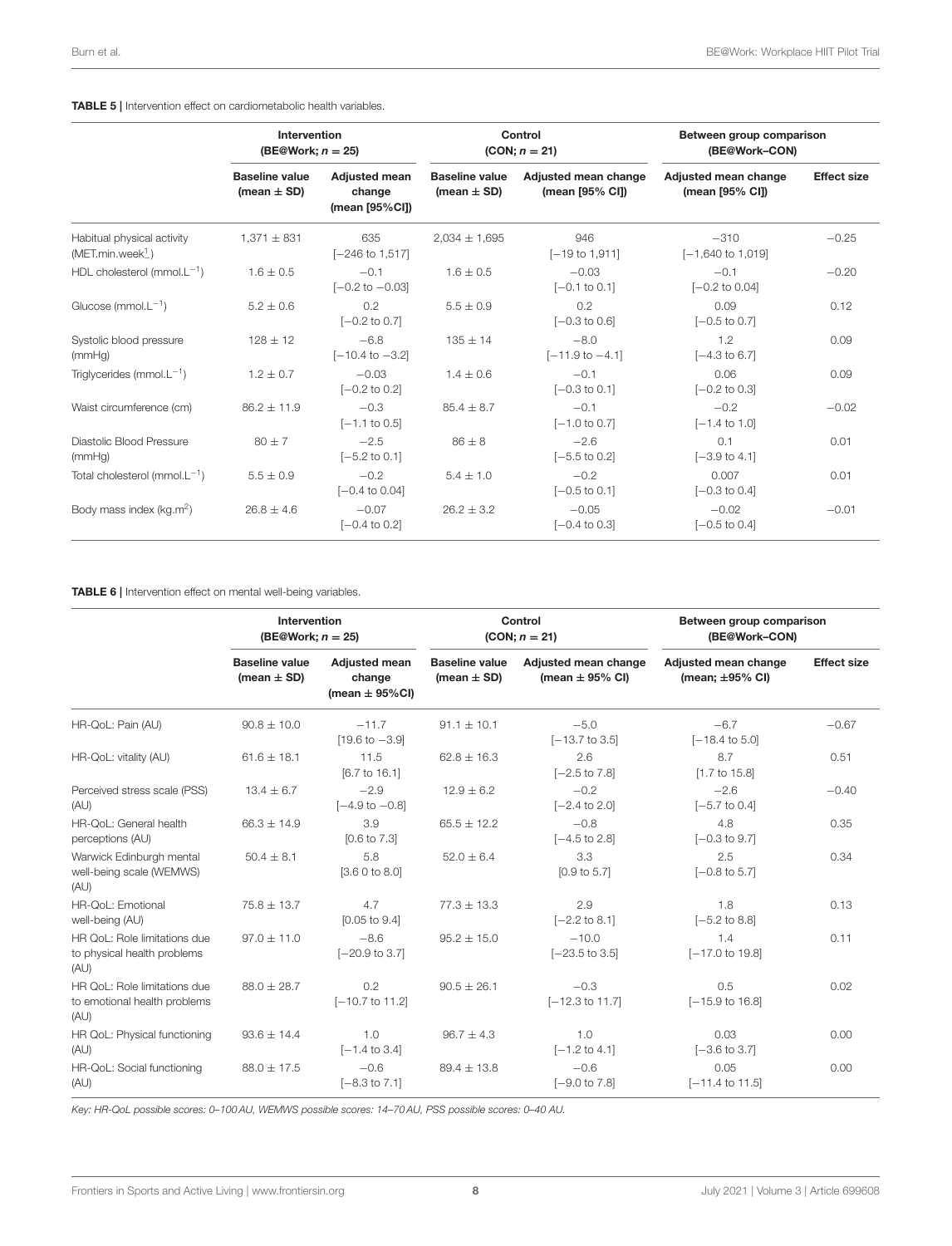initially feeling anxious or self-conscious about exercising with colleagues, over the intervention these feelings diminished:

"It was because I knew it was gonna (sic) be with a person that I had to work with. So like, if it's working in partners it does make me a bit anxious. Whereas, it wasn't [as bad as expected] and that's what I was saying...everyone was in the same boat." (Focus Group 2).

Group-based HIIT sessions facilitated relationships with colleagues and camaraderie, which was deemed an important benefit of the intervention:

"There's been the banter that's been about that [the BE@Work intervention], the talks that you've had about it and I think that's really helped me through, to give me a bit of a better head really. To go "Oh are you going today?" "Yeah, I'm going, I'll walk over with you" (Focus Group 2).

#### **Location**

The participating workplace had limited room availability for indoor exercise, therefore 70% of BE@Work sessions were conducted in the outdoor space close to the workplace. Some participants reported apprehension around outdoor exercise:

"I wasn't sure where she was going to do it [HIIT sessions], and I had visions of us [exercising] in the car park and I was thinking this is going to be a nightmare in front of everybody. And then when we went to the gardens and that was great and then after that I wasn't bothered who saw me." (Focus Group 1).

Participants reported that the indoor meeting room used for HIIT sessions was too warm and not suitable for exercise. Outdoor sessions were preferred because participants enjoyed the fresh air and a break from the office environment "But we also had a choice between inside and outside. And to begin with, I thought I wanted to be inside, but actually I much preferred outside. You kept a lot cooler. . . at least you got fresh air" (Focus Group 3).

#### **Exercise Facilitator**

Participants reported that they enjoyed being "coached" through the HIIT sessions by an exercise facilitator. This was deemed particularly important for boxing, where participants reported that using the correct technique was important:

"I think it's things like that, little tips [from the facilitator], little bits and it does drive you on. So the next time I did it, I made sure I did it right [boxing technique]. . . I was thinking she's going to be watching out for me." (Focus Group 2).

It was important for participants that the exercise facilitator was personable, gave clear instructions, was encouraging and was aware of the participants' limitations or exercise preferences:

"I thought she handled a group of older people very very well really. She was always clear in her instructions. It was never condescending, she was supportive and egged you on, really sort of motivated you. . . and I thought her communication was good. You always knew in advance what was happening." (Focus Group 2).

### Experiences of HIIT

The following section describes participant experiences of HIIT. The subcategories which were developed within this category were "physiological responses," "psychological responses," "rest breaks" and "relative intensity."

#### **Physiological Responses**

Participants described their physiological responses to HIIT in terms of central exertion such as breathlessness and increased heart rate "when you're at the end [of an interval] going like <sup>∗</sup>mimics breathing heavily<sup>∗</sup> " (Focus Group 3) and local muscular fatigue "It was intense and I felt my legs hurt and I got a couple of stitches as I was doing it" (Focus Group 2). HIIT also resulted in increased temperature and sweating "I definitely felt hot, that my heart rate was increasing yeah and tired sometimes" (Focus Group 2). These responses were generally viewed as acutely unpleasant.

#### **Psychological Responses**

Despite reporting high effort and tiredness during intervals, participants described that HIIT made them feel alert "[HIIT makes you feel] alert I think, because you are fully concentrating" (Focus Group 2). One participant said that HIIT made them feel energetic "At that time of night [after work session]. . . you're tired, and you go [to the HIIT session] you would come alive, I guess from doing some exercise" (Focus Group 3). Many participants reported that overall they enjoyed HIIT and found it interesting:

"I liked it, it was the first time I had really done it [HIIT]. And yeah, I really enjoyed it. I guess it really encouraged me to do more of that sort of thing. I think when you've only got a short period of time... I think it was good" (Focus Group 3).

#### **Rest Breaks**

The rest breaks incorporated into the BE@Work HIIT protocol were perceived as particularly important to make the intensity of the exercise achievable "It was only that minute and a bit rest that made it... achievable" (Focus Group 1) and because the breaks allowed participants to sustain high-intensity exercise throughout the HIIT session "I think the time was good. You know, I mean you did push yourself for the minute. Because in your head you can manage it" (Focus Group 2).

#### **Relative Intensity**

Participants reported that the relative intensity or "individual nature" of HIIT was particularly important, such that HIIT can be enacted differently in different individuals depending on their fitness level. The excerpt below details a discussion between participants from Focus Group 1, where they discuss that the relative intensity of HIIT can facilitate engagement by making it an inclusive activity:

Participant: "You can be really unfit or you could be really fit. And it doesn't matter" Researcher: "And why doesn't it matter?" Participant: "Because you're not in a competition" Participant: "You're only in competition with yourself not with anybody else"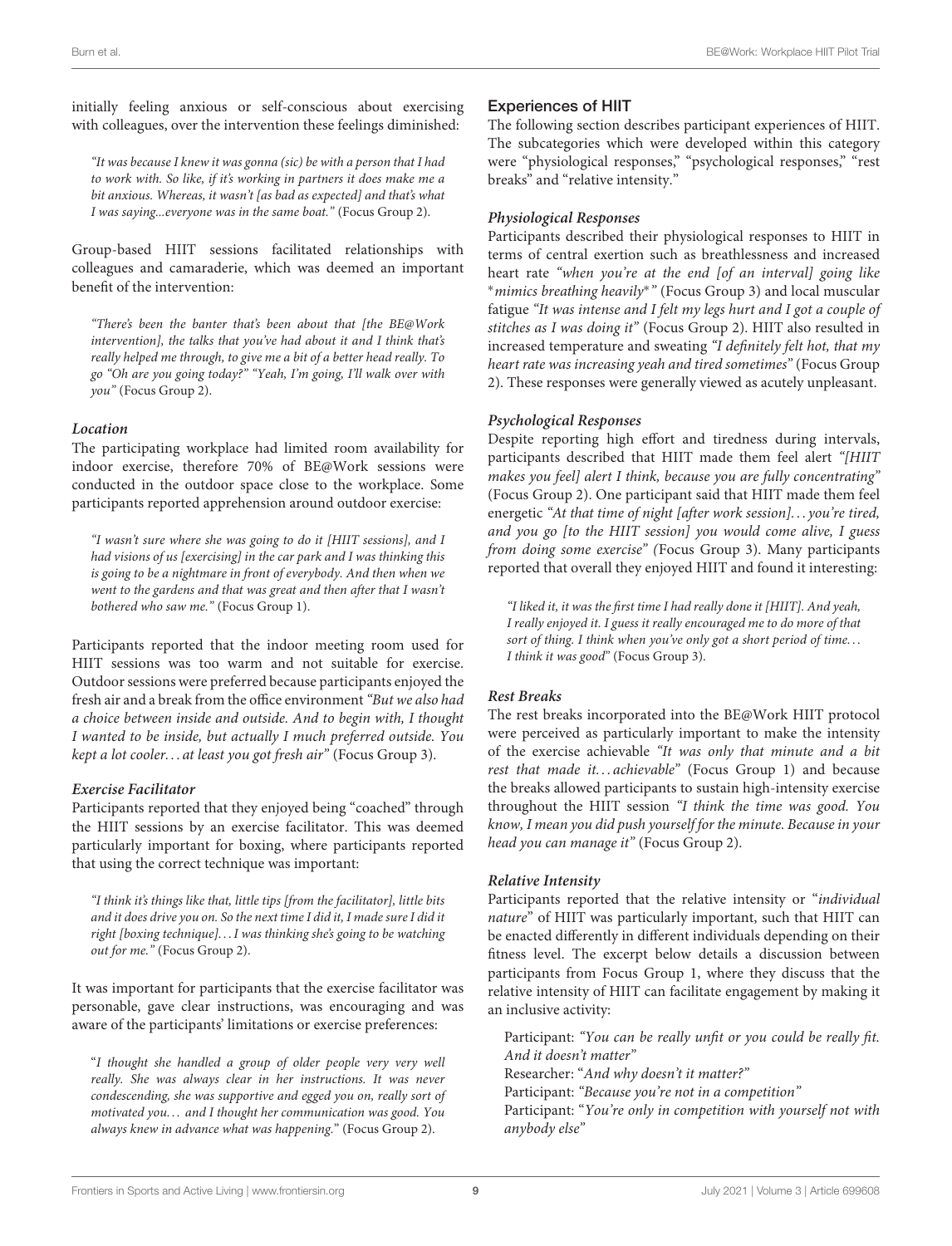Participant: "And you get out of it what you put in and you work to the best of your ability" Participant: "I think that's the best bit really"

#### Perceptions of Outcomes

The following section describes participant perceptions of the effects of the intervention. The subcategories which were developed within this category were "physical fitness," "mental well-being" and "behaviour change."

#### **Physical Fitness**

Participants reported that they "felt fitter," because they could complete more HIIT intervals at the end of the intervention than at the beginning "Initially we did four [intervals] and I think if we had to do seven [intervals] to begin with, I don't think I would have managed seven. Whereas, I managed seven at the end of 8 weeks, so it must have improved my fitness" (Focus Group 1), or because they noted improvements in other activities "So I've been doing the [community 5 k run] since January, and in the 8-week period that this has been happening [BE@Work intervention] they have been much easier to do than beforehand" (Focus Group 2).

#### **Mental Well-being**

Participants reported that HIIT sessions provided a distraction from daily life "I do think it gives you time to clear your head. That's one of the good things. It's only a short amount of time but it really does take your head out of the game a little bit" (Focus Group 2). Participants also reported feeling more positive after a HIIT session "I just felt happier and more energised afterward. So yeah, I felt like it was doing me some good" (Focus Group 3). Some participants also noted reductions in their perceived stress levels "I was really stressed before I started, but within a couple of weeks of doing this I felt much more like my usual self. I used to really look forward to doing them [the HIIT sessions]. So I'm sure this helped" (Focus Group 3).

#### **Behaviour Change**

Some participants reported intentions to modify their physical activity behaviours following BE@Work. These intentions were associated with enjoying specific exercise modes "It was the boxing. I'm actually going to try and find somewhere that does it because I really enjoyed it" (Focus Group 1), or the use of facilities nearby to the workplace:

"I could say "why don't we all get together and go and run around that bridge?" You didn't need a researcher there to do that. She used a lot of the stuff [exercise facilities] that's just out there [near the workplace]. It was just using the steps that are actually out there and that bit of grass has never been used as much in its life" (Focus Group 2).

# **DISCUSSION**

While a preliminary body of evidence suggests that workplace HIIT may elicit improvements in markers of physical fitness and cardiometabolic health [\(Shepherd et al., 2015;](#page-16-5) Allison et al., [2017;](#page-14-4) [Cuddy et al., 2019;](#page-15-3) [Eather et al., 2020;](#page-15-4) Metcalfe et al., [2020\)](#page-15-5), most trials to date have been implemented in university workplaces, using a single exercise mode and have not explored participant perceptions of the intervention. To help explore the effectiveness of workplace HIIT further, we undertook a mixed-methods exploratory pilot trial of a workplace HIIT intervention.

### Feasibility

Notwithstanding any potential adaptations induced by exercise training, to promote long term adherence and compliance, it is essential that interventions are practical and feasible for participants. In the BE@Work trial, mean HIIT session attendance was 83%, which is similar to reported attendance in previous workplace HIIT interventions [range 71% (Eather et al., [2020\)](#page-15-4) to 99% [\(Allison et al., 2017\)](#page-14-4)]. While high session attendance could indicate sampling bias as discussed subsequently, to promote session attendance in BE@Work, a flexible approach was taken to exercise session attendance; such that 19 group HIIT sessions were conducted each week, with participants asked to attend any three sessions per week. Although this may have promoted attendance, the scalability of providing this volume of exercise sessions across a week is questionable. Indeed, the cost of employing exercise facilitators may inhibit organisations from being able to provide such flexible services to employees.

While useful, session attendance does not provide information regarding the extent to which the intervention was delivered as intended in a comparable manner to all participants; otherwise known as the intervention fidelity [\(Taylor et al., 2015\)](#page-16-16). We used exercise intensity as an indicator of intervention fidelity. Across the intervention, the median proportion (interquartile range) of repetitions where the high-intensity exercise criterion ( $\geq$ 85% of HRmax) was attained was 70% (53–84%). Previous evaluations of intervention fidelity in HIIT trials with older adults (Hurst et al., [2018b\)](#page-15-21) and adolescents [\(Taylor et al., 2015\)](#page-16-16) have categorised high-intensity exercise criterion attainment proportions of between 58 and 62% of repetitions as "moderate" intervention fidelity. With this in mind and using proposed intervention fidelity thresholds of <50% "low"; 50–70% "moderate" and >70% "high" [\(Hurst et al., 2018b\)](#page-15-21), the intervention implementation in BE@Work could be described as moderate to high. Across the high-intensity bouts performed across BE@Work, the mean peak heart rate was 87% HRmax. By adding and subtracting the within-subject variability to the mean peak heart rate (5.5 percentage points), this shows the intensity of the intervention ranged between 81.5%  $HR_{max}$  through to 92.5%  $HR_{max}$  in individual participants across the intervention. Furthermore, the relatively small between-subjects SD (3.7 percentage points of the mean peak heart rate) indicates that the intensity was similar between the participants (83.3%  $HR_{max}$  to 90.7%  $HR_{max}$ ). These findings indicate the quality of the delivery of the BE@Work intervention, and its receipt and enactment by the participants [\(Taylor et al., 2015\)](#page-16-16). The mean peak heart rate across BE@Work was however, lower than the mean peak heart rate reported in previous community [95  $\pm$ 3% HR<sub>max</sub> [\(Reljic et al., 2018\)](#page-16-19)] and workplace [91  $\pm$ 3% HR<sub>max</sub> [\(Shepherd et al., 2015\)](#page-16-5)] HIIT trials. Although between-study differences are likely multifaceted, one possible explanation could be differences in exercise modalities [\(Buchheit and Laursen, 2013\)](#page-14-15). Previous trials [\(Shepherd et al.,](#page-16-5) [2015;](#page-16-5) [Reljic et al., 2018\)](#page-16-19) exclusively used cycle ergometers as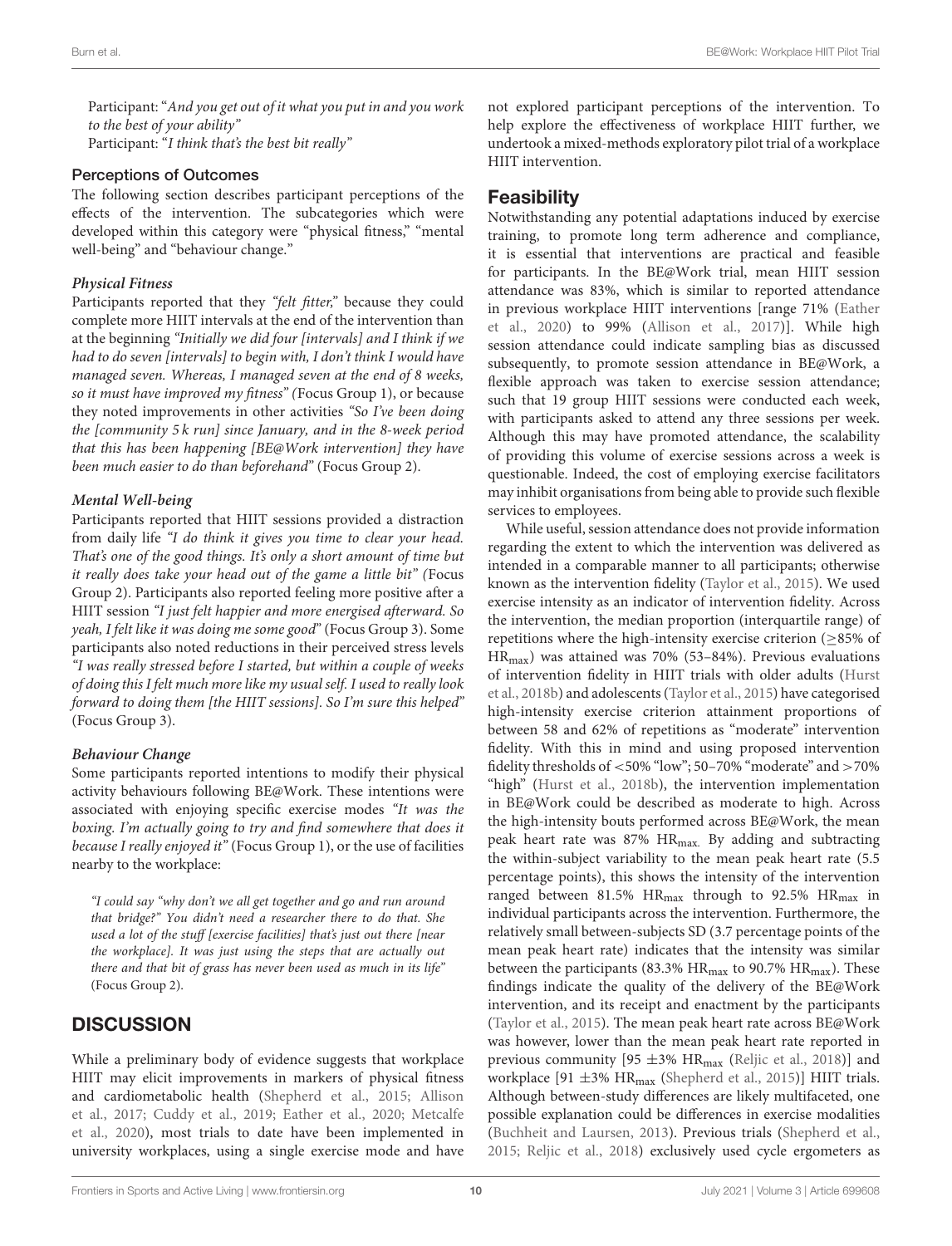the HIIT mode which can be manipulated to control exercise intensity. The BE@Work intervention used a range of exercise modes, which may explain the different exercise intensity. In regard to rating of perceived exertion, the mean session RPE was 6 AU across the intervention, which is between the qualitative descriptors of "hard" and "very hard." This is similar to that reported in a previous workplace HIIT trial (mean RPE 16 AU, "very hard" using the 6 to 20 RPE scale) [\(Allison et al., 2017\)](#page-14-4). Similar to the heart rate data, the relatively small within and between-subjects SDs (1.3 AU and 1.4 AU, respectively) indicate that perceived exertion of the HIIT sessions was relatively uniform both across the intervention and between participants. The within and between subject variability demonstrate that RPE ranged from 4.7 AU (i.e., ∼hard) to 7.3 AU (i.e., very hard) across the intervention, and between 4.6 AU and 7.4 AU between participants.

# Preliminary Effectiveness

Post-intervention, we observed preliminary evidence of a moderate effect on  $VO_{2max}$  (3.9 mL·kg<sup>-1</sup>·min<sup>-1</sup>; -0.2 to 8.1 mL·kg<sup>-1</sup>·min<sup>-1</sup>, d = 0.47) in intervention participants compared to controls. This improvement is similar to the 2.8 to 3.5 mL·kg $^{-1}\cdot$ min $^{-1}$  increases in VO<sub>2max</sub> reported following previous workplace HIIT trials [\(Shepherd et al., 2015;](#page-16-5) Allison et al., [2017;](#page-14-4) [Cuddy et al., 2019\)](#page-15-3). Although the effect we observed is higher than that reported in a previous meta-analysis of workplace exercise interventions (2.7 mL·kg<sup>-1</sup>·min<sup>-1</sup>) (Burn et al., [2019\)](#page-14-2), it is lower than the increase in  $VO<sub>2max</sub>$ reported following largely laboratory-based HIIT trials (5.5 mL·kg−<sup>1</sup> ·min−<sup>1</sup> ) [\(Milanovic et al., 2015\)](#page-15-1). This could be because the magnitude of intervention effects are attenuated and more variable under less tightly controlled conditions outside of the laboratory [\(Courneya, 2010\)](#page-14-1). Our somewhat larger mean treatment effect in this small pilot trial could also be due to sampling error, a phenomenon that is sometimes referred to as the "winners curse" [\(Tugwell and Knottnerus, 2018\)](#page-16-20). Therefore, we also sought to use the SD of baseline to follow-up change in  $\text{VO}_{2\text{max}}$  (6.6 mL·kg<sup>-1</sup>·min<sup>-1</sup>) to estimate a sample size for a full RCT. Assuming a clinically important mean change of 3.5 mL·kg−<sup>1</sup> ·min−<sup>1</sup> [\(Lee et al., 2011\)](#page-15-20), 76 participants would be required in each study group to detect this mean change. Of the previous workplace HIIT trials, sample sizes have ranged from 13 [\(Metcalfe et al., 2020\)](#page-15-5) to 42 [\(Shepherd et al., 2015\)](#page-16-5) participants in the HIIT group. This may highlight the difficulty in acquiring funding, conducting, or recruiting participants in the workplace to conduct a fully powered trial. It is important to note however, that our findings may have been influenced by sampling bias [e.g., when a sample does not accurately reflect the true target population [\(Lavrakas, 2008\)](#page-15-22)]. In the case of the BE@Work intervention, it could be that individuals who volunteer for workplace HIIT studies differ from the working age population. Indeed, when comparing our participants' baseline fitness levels to normative reference values for apparently healthy middle-aged British adults [\(Ingle et al., 2020\)](#page-15-23), the baseline  $VO<sub>2max</sub>$  for males in our sample (42.7 mL·kg<sup>-1</sup>·min<sup>-1</sup>) was higher than the British median (36.9 mL·kg<sup>-1</sup>·min<sup>-1</sup>). Nonetheless, baseline VO<sub>2max</sub> for women in our sample (33.5 mL·kg<sup>-1</sup>·min<sup>-1</sup>) was lower than the British median (36.5mL·kg−<sup>1</sup> ·min−<sup>1</sup> ).

It is concerning that we observed a moderate increase (indicated by a decrease in HR-QoL score) in pain (−6.7 AU;  $-18.4$  to 5.0 AU,  $d = -0.67$ . An increase in perceived pain has been reported following one previous community-based HIIT trial in inactive and overweight adults [\(Lunt et al., 2014\)](#page-15-24). Given that critiques of HIIT have highlighted that perceived negative experiences, such as perceived pain during exercise may impact participation in the activity [\(Biddle and Batterham, 2015\)](#page-14-0), this area is worthy of further investigation. Interestingly, while increases in pain were not explicitly reported by our focus group participants, they did report local muscular fatigue during HIIT. As the SF-36 does not differentiate between acute or chronic pain or type of pain, it could be that sensations of exertion influenced their perception of pain when completing the SF-36, however this requires further investigation.

We observed moderate improvements in vitality which is one domain of the SF-36 HR-QoL questionnaire (8.7 AU; 1.7 to 15.8 AU,  $d = 0.51$ ). Vitality is the balance an individual feels between energy and fatigue [\(Ware et al., 2002\)](#page-16-14). Both workplace HIIT specifically [\(Shepherd et al., 2015\)](#page-16-5) and exercise training more generally, have been shown to improve markers of vitality [\(Puetz et al., 2006\)](#page-16-21). However, because social interaction during exercise may improve vitality more than exercising alone (McNeil et al., [1991\)](#page-15-25), while the increase in vitality observed in our study could be attributed to HIIT, it could also be attributed to the group-based nature of the intervention. We also observed a moderate decrease in perceived stress (−2.6 AU; −5.7 to 0.4 AU,  $d = -0.4$ ) post-intervention. While perceived stress has not been assessed in previous workplace HIIT trials, improvements in this outcome could be particularly meaningful for employers because work-stress is associated with both absenteeism (Lauzier et al., [2017\)](#page-15-26) and productivity [\(Hoboubi et al., 2017\)](#page-15-27). Of the other well-being outcomes assessed, we observed a small effect on one domain of HR-QoL assessed using the SF-36 (general health perceptions: 4.8 AU;  $-0.3$  to 9.7 AU,  $d = 0.35$ ). This finding is supported by previous community-based HIIT trials, where improvements in quality of life have also been reported [\(Lunt et al., 2014;](#page-15-24) [Shepherd et al., 2015\)](#page-16-5). Furthermore, we observed small improvements in mental well-being assessed via the WEMWS (2.5 AU; $-0.8$  to 5.7, d= 0.34). This finding is supported by a previous systematic review indicating that workplace exercise interventions can improve well-being (Abdin et al., [2018\)](#page-14-3).

Compared with controls, we observed a small reduction in self-reported physical activity (-310 MET.min.week<sup>-1</sup>: -1,640 to 1,019 MET.min.week<sup>-1</sup>,  $d = -0.25$ ) in the intervention group. While within-group comparisons showed increases in physical activity in both groups, the increase was more pronounced in the control group and therefore the intervention effect was a reduction in physical activity. Given that previous HIIT interventions have observed increases in physical activity in inactive adults [\(Stavrinou et al., 2019\)](#page-16-22) and the validity and reliability of self-report measures of physical activity have been questioned [\(Prince et al., 2008\)](#page-16-23), future studies could seek to use device-based measures of physical activity to further explore the effect of workplace HIIT on habitual physical activity.

We observed evidence of a small increase in leg extensor muscle power (non-dominant leg extensor muscle power; 15.9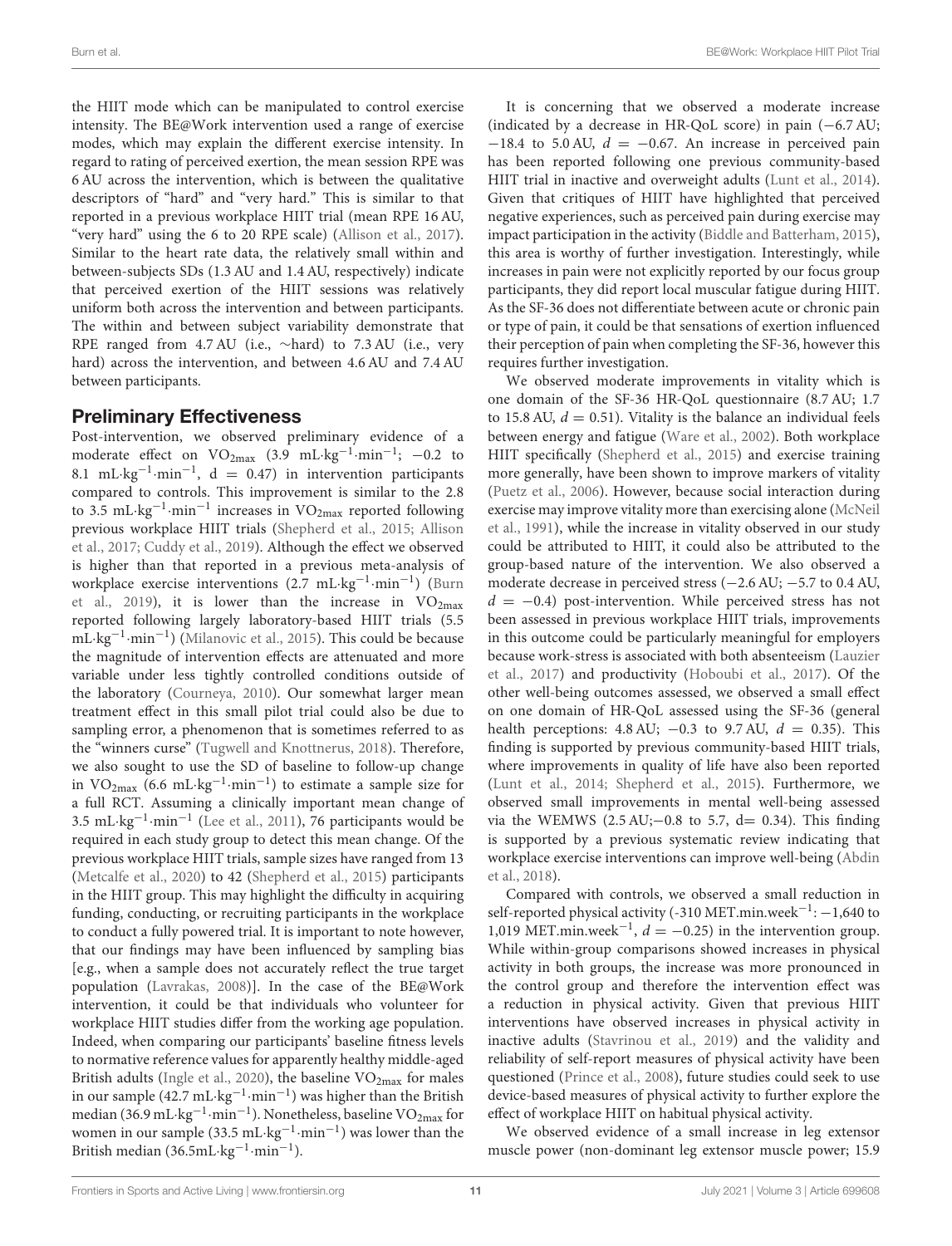Watts: 1.6–30.1 Watts,  $d = 0.2$ ), compared with controls. However, within-group comparisons showed decreases in muscle power in both groups, with the reduction more pronounced in the control group. The mechanism for a reduction in muscle power in both groups is unclear but could be related to habituation effects associated with the Nottingham leg extensor power rig [\(Hurst et al., 2018a\)](#page-15-11). While contemporary guidance does not require familiarisation protocols to be conducted post-intervention [\(Hurst et al., 2018b\)](#page-15-21), it is possible that these findings are a result of insufficient familiarisation at baseline as previously described or participants may have benefitted from further familiarisation, post-intervention. In comparison to previous work, while improvements in muscular power measured via standing long jump have been observed in one previous workplace HIIT study [\(Eather et al., 2020\)](#page-15-4), a metaanalysis [\(Weston, M. et al., 2014\)](#page-16-1) and HIIT trials in adults [\(Greenlee et al., 2017;](#page-15-28) [Eather et al., 2019\)](#page-15-29) have not observed changes in muscular power. Despite these conflicting findings, given that muscular power is an important determinant of effective physical functioning [\(Reid and Fielding, 2012\)](#page-16-24), the effect of workplace HIIT on muscular power remains an interesting avenue for future research.

Lastly, we observed a small reduction in HDL-cholesterol, post-intervention  $(-0.1 \text{ mmol.L}^{-1}; -0.2 \text{ to } 0.04 \text{ mmol.L}^{-1}, d$  $= -0.2$ ). Although a previous meta-analysis suggests aerobic exercise can increase HDL-cholesterol [\(Lin et al., 2015\)](#page-15-30), the effect of HIIT on HDL-cholesterol in healthy populations is unclear and requires further investigation [\(Martland et al.,](#page-15-31) [2020\)](#page-15-31). Furthermore, workplace HIIT trials to date have reported no significant changes in HDL-cholesterol post-intervention [\(Shepherd et al., 2015;](#page-16-5) [Allison et al., 2017\)](#page-14-4). As HDL-cholesterol has a protective effect on coronary heart disease mortality [\(Cooney et al., 2009\)](#page-14-16), this finding may be concerning and should be explored in future investigations. It is acknowledged that the post-prandial response for both glucose and triglycerides can be affected by a range of factors such as the content and timing of the previous meal and previous physical activity (Lopez-Miranda et al., [2007\)](#page-15-32). While fasting status was included as a co-variate in the analysis, it is acknowledged that it was not possible to acutely control and replicate all of the factors that may have affected nonfasting blood lipid and glucose concentrations, and therefore this could be considered a limitation of this data.

We highlight the fact that we report here the results of an exploratory pilot study. As emphasised by multiple authors [\(Lee et al., 2014;](#page-15-17) [Cipriani et al., 2015;](#page-14-17) [Li et al., 2017\)](#page-15-33) formal null hypothesis testing and the interpreting findings base on Pvalues is not consistent with our study approach. Rather, we have reported control-adjusted mean changes and associated 95% confidence intervals and effect sizes to explore the sensitivity of the outcomes. Therefore, it is important to quantify more precisely the mean treatment effects on these outcomes in a future definitive RCT. This future trial should be adequately powered and we have informed this issue via the reporting of change variance in predicted  $VO<sub>2max</sub>$ . Our findings also indicate that some of these outcomes can be feasibly measured in the workplace.

### Acceptability

The post-intervention focus groups provided a unique insight into participant perspectives of the acceptability of BE@Work. Here, participants generally reported that intervention logistics (e.g., frequency, length and location of HIIT sessions, exercise modes, group-based nature of the intervention and exercise facilitator) were satisfactory. This may be unsurprising as focus group participants attended an average of 21 out of 24 possible HIIT sessions. High session attendance could indicate that the participants were more likely to be satisfied with the intervention, as highlighted in a previous workplace HIIT intervention [\(Kinnafick et al., 2018\)](#page-15-7), or it could be evidence of sampling bias. Regardless of views on intervention logistics, our participants considered flexibility in session attendance and exercise mode selection as instrumental in facilitating session attendance and enjoyment. While the scalability of providing a large volume of facilitated sessions across a week is questionable, computer assisted technology has shown promise for the delivery of workplace HIIT, thus eliminating the need for facilitated HIIT sessions [\(Metcalfe et al., 2020\)](#page-15-5). While computer assisted HIIT may be regarded positively by some individuals, our participants reported that they enjoyed group-based facilitated HIIT, which highlights the need to cater to a wide range of exercise preferences in the workplace.

The BE@Work exercise modes (boxing, stair climbing and stair stepping) were selected by participants in focus groups conducted during intervention development [\(Burn et al.,](#page-14-5) [2020\)](#page-14-5). Post-intervention focus group participants regarded these exercise modes as acceptable and feasible, which highlights the importance of co-developing interventions with participants who are representative of potential study participants, in the settings in which interventions are to be delivered. Our participants highlighted the importance of having a choice in a variety of exercise modes within and between HIIT sessions, which has also been shown to enhance exercise adherence previously (Morgan et al., [2016\)](#page-16-25). It is therefore surprising that most workplace HIIT interventions to date have used single exercise modalities throughout the intervention such as cycle ergometers (Shepherd et al., [2015;](#page-16-5) [Metcalfe et al., 2020\)](#page-15-5) or stair climbing (Allison et al., [2017\)](#page-14-4). Our findings, along with recent work (Eather et al., [2020\)](#page-15-4) highlight the utility of providing multi-modal HIIT in a workplace setting, which can cater to a wider range of exercise preferences.

When asked about their experiences during HIIT sessions, participants reported breathlessness, increased heart rate, local muscular fatigue and sweating; which were generally viewed as unpleasant or tiring. Previous laboratory-based work has highlighted that high-intensity exercise can result in unpleasant affective responses [\(Ekkekakis, 2003\)](#page-15-34), which may in turn affect future exercise behaviour [\(Rhodes and Kates, 2015\)](#page-16-26). Nonetheless, our participants also reported feeling alert during HIIT and energised afterwards. This positive post-exercise experience has been reported in previous laboratory-based work (Stork et al., [2020\)](#page-16-27). In addition, social support and a positive group experience where individuals experience the same challenging situation has been reported to contribute to adherence in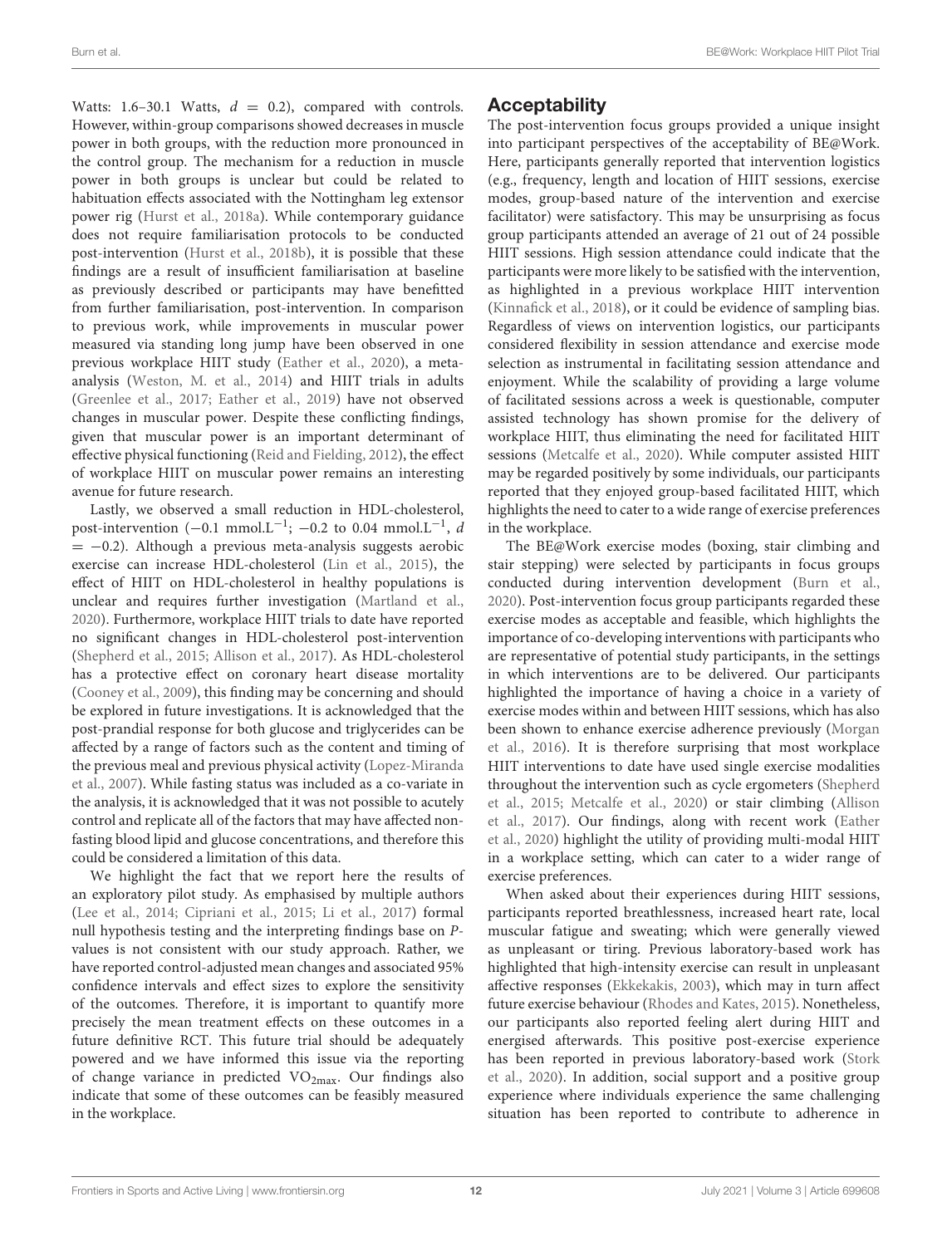exercise interventions [\(Harden et al., 2015\)](#page-15-35) and workplace HIIT interventions [\(Kinnafick et al., 2018\)](#page-15-7). As our participants reported that the group-based nature of the intervention facilitated camaraderie and relationships with colleagues, it is possible that the group-based nature of the intervention engendered positive exercise experiences.

In line with previous work in laboratory-based [\(Stork et al.,](#page-16-27) [2020\)](#page-16-27) and fitness centre HIIT trials [\(Burn and Niven, 2018\)](#page-14-18) our participants regarded the rest breaks incorporated into the HIIT protocol prescribed during BE@Work as particularly important. Participants reported that rest breaks made the intensity of HIIT intervals achievable and maintainable throughout the session. In addition to rest breaks, the HIIT prescribed in BE@Work was relative in nature, meaning that the intensity was individually prescribed to each participant based on their individual maximal heart rate. The work required to achieve a given percentage (e.g., >85%) of this heart rate depends on the fitness level of the participant, meaning that HIIT may be enacted differently in each person. While critics have postulated that HIIT will be perceived as too difficult, leading to poor adoption of the activity [\(Hardcastle et al., 2014;](#page-15-36) [Biddle and Batterham, 2015\)](#page-14-0), our participants highlighted that because they were not required to maintain pace with another participant or instructor, they could self-monitor the exercise intensity which made HIIT manageable and achievable.

Post-intervention, we observed evidence of improvements in markers of physical fitness (e.g.,  $VO_{2max}$ ) and mental well-being (e.g., HR-QoL, perceived stress). Our focus group participants supported this finding, by reporting that they felt fitter and less stressed following the intervention. Given that participants of a previous workplace HIIT trial have also reported perceived changes in psycho-social outcomes post-intervention (Metcalfe et al., [2020\)](#page-15-5), this suggests that a future trial could be designed to explore the effect of workplace HIIT with a psycho-social or mental health related primary outcome.

# Limitations

Although our study has produced some promising findings, it is not without limitations. Most notably, this was a pilot trial with exercise sessions delivered in a small sample of employees from one workplace. As such, the findings should be interpreted with caution. Despite high session attendance and promising preliminary implementation data, a range of generalisability biases may need to be considered ahead of a fully powered trial [\(Beets et al., 2020\)](#page-14-19). Mostly notably, the scalability of delivering 19 HIIT sessions each week is clearly questionable and may lead to implementation support bias [\(Beets et al., 2020\)](#page-14-19). The need for facilitated HIIT sessions could be overcome by the use of technology-based interventions as previously described [\(Metcalfe et al., 2020\)](#page-15-5). Similarly, given that BE@Work was facilitated by a researcher experienced in the delivery of groupbased exercise, the intervention may have been subject to intervention delivery agent bias. Future work could seek to train employees to deliver HIIT sessions, such as workplace wellness champions involved in previous workplace health promotion interventions [\(Ellis et al., 2021\)](#page-15-37). Furthermore, participants in this study were healthy middle-aged adults working in officebased roles; therefore the findings cannot be extended to more diverse populations or workplaces. This could lead to target audience and setting bias [\(Beets et al., 2020\)](#page-14-19). Critiques of HIIT commonly suggest that it will have limited appeal in unfit or inactive populations [\(Biddle and Batterham, 2015\)](#page-14-0). Based on the baseline fitness of participants in the present study  $(\rm VO_{2max} 33.5$ mL·kg−<sup>1</sup> ·min−<sup>1</sup> in women and 42.7 mL·kg−<sup>1</sup> ·min−<sup>1</sup> in men), the effectiveness of HIIT in very deconditioned individuals cannot be addressed from the results of this study per se. However, the relatively large standard deviation of the baseline  $VO<sub>2max</sub>$ (7.5 mL·kg−<sup>1</sup> ·min−<sup>1</sup> ) indicates that participants with a range of fitness levels were recruited to this study. Future studies could seek to implement workplace HIIT in a diverse range of workplace settings (e.g., manual labour settings) with a wider range of participants.

Randomisation to trial arms was not pragmatically possible in this study, because participating organisations were unable to accommodate exercise sessions at short notice. While this may have resulted in selection bias, allocation to groups was based on place of work rather than participant selection and baseline outcome values were included as a covariate in the statistical analysis, which may have partly mitigated this threat to validity. Another potential limitation relates to the use of a submaximal prediction of  $VO_{2max}$ . While a gold standard  $VO_{2max}$  assessment was not logistically possible as previously described, it is acknowledged that the validity of predictive  $VO<sub>2max</sub>$  assessments have been questioned [\(Grant et al., 1999\)](#page-15-38). The use of nonfasted finger prick blood samples could also be considered a limitation. Although non-fasted blood samples appear to better predict cardiovascular disease risk [\(Nordestgaard et al., 2016\)](#page-16-28) it is acknowledged that the post-prandial response for both glucose and triglycerides can be affected by the content and timing of the previous meal [\(Lopez-Miranda et al., 2007\)](#page-15-32). Although, efforts were made to ensure the content and timing of meals were the same at both data collection time-points, and fasting status was included as a co-variate in the analysis, it is acknowledged that it was not possible to acutely control and replicate all of the factors that may have affected non-fasting blood lipid and glucose concentrations.

Upon trial registration, we had intended to assess acute mood and enjoyment responses in the intervention participants at fortnightly intervals. However, due to difficulties in obtaining responses from participants to acute data collection attempts, we could not robustly assess acute psychological responses to workplace HIIT, and therefore we have elected not to present this data. Nevertheless, this remains an interesting avenue for future investigation and should be considered when designing workplace HIIT trials.

# **CONCLUSION**

The BE@Work intervention was the mixed-methods pilot trial of a multi-activity workplace HIIT intervention. Low levels of drop-out, high session attendance, promising preliminary implementation data and generally positive participant perceptions indicate that multi-activity HIIT could be feasibly integrated into a workplace exercise intervention. While acknowledging the pilot nature of this data, compared with the control group, we observed preliminary evidence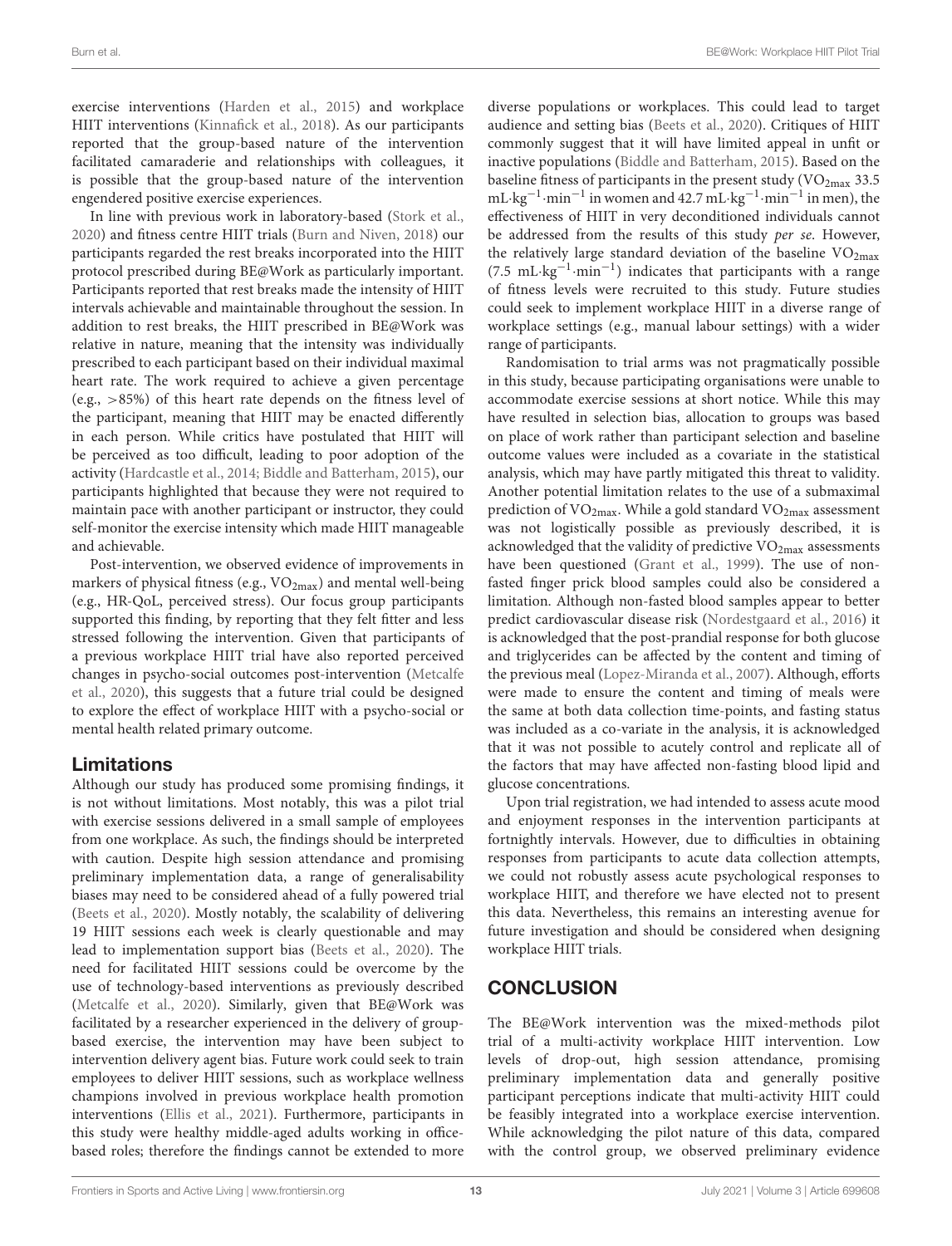of improvements in predicted VO<sub>2max</sub> post-intervention. Of the other outcomes, we observed evidence of changes in favour of the intervention group in two domains of HR-QoL (vitality and perceptions of general health), perceived stress, well-being and leg extensor muscle power. However, there was evidence of changes in favour of the controls for perceived pain, physical activity and HDL-cholesterol, which require further investigation. Our findings suggest that BE@Work could present an acceptable and viable workplace exercise intervention that may be engaging for some individuals. The findings of this pilot trial support the implementation of a definitive RCT exploring the effectiveness of workplace HIIT on physical fitness, cardiometabolic health and mental well-being.

# DATA AVAILABILITY STATEMENT

The original contributions presented in the study are included in the article/**[Supplementary Material](#page-14-20)**, further inquiries can be directed to the corresponding author.

# ETHICS STATEMENT

The studies involving human participants were reviewed and approved by Teesside University School of Health and Social

# **REFERENCES**

- <span id="page-14-7"></span>Abbott, J. H. (2014). The distinction between randomized clinical trials (RCTs) and preliminary feasibility and pilot studies: what they are and are not. J. Orthop. Sports Phys. Ther. 44, 555–558. doi: [10.2519/jospt.2014.0110](https://doi.org/10.2519/jospt.2014.0110)
- <span id="page-14-3"></span>Abdin, S., Welch, R. K., Byron-Daniel, J., and Meyrick, J. (2018). The effectiveness of physical activity interventions in improving well-being across officebased workplace settings: a systematic review. Public Health 160, 70–76. doi: [10.1016/j.puhe.2018.03.029](https://doi.org/10.1016/j.puhe.2018.03.029)
- <span id="page-14-4"></span>Allison, M. K., Baglole, J. H., Martin, B. J., Macinnis, M. J., Gurd, B. J., and Gibala, M. J. (2017). Brief intense stair climbing improves cardiorespiratory fitness. Med. Sci. Sports Exerc. 49, 298–307. doi: [10.1249/MSS.0000000000001188](https://doi.org/10.1249/MSS.0000000000001188)
- <span id="page-14-19"></span>Beets, M. W., Weaver, R. G., Ioannidis, J. P. A., Geraci, M., Brazendale, K., Decker, L., et al. (2020). Identification and evaluation of risk of generalizability biases in pilot versus efficacy/effectiveness trials: a systematic review and meta-analysis. Int. J. Behav. Nutr. Phys. Act. 17:19. doi: [10.1186/s12966-020-0918-y](https://doi.org/10.1186/s12966-020-0918-y)
- <span id="page-14-6"></span>Bellg, A. J., Borrelli, B., Resnick, B., Hecht, J., Minicucci, D. S., Ory, M., et al. (2004). Enhancing treatment fidelity in health behavior change studies: best practices and recommendations from the NIH behavior change consortium. Health Psychol. 23:443. doi: [10.1037/0278-6133.23.5.443](https://doi.org/10.1037/0278-6133.23.5.443)
- <span id="page-14-0"></span>Biddle, S. J., and Batterham, A. M. (2015). High-intensity interval exercise training for public health: a big HIT or shall we HIT it on the head? Int. J. Behav. Nutr. Phys. Activity 12:95. doi: [10.1186/s12966-015-0254-9](https://doi.org/10.1186/s12966-015-0254-9)
- <span id="page-14-11"></span>Borg, G. (1998). Borg's perceIved Exertion and Pain Scales. Champaign, IL; Leeds: Human Kinetics.
- <span id="page-14-9"></span>Bredin, S. S. D., Gledhill, N., Jamnik, V. K., and Warburton, D. E. R. (2013). PAR-Q+ and ePARmed-X+: New risk stratification and physical activity clearance strategy for physicians and patients alike. Can. Fam. Phys. 59, 273–277.
- <span id="page-14-15"></span>Buchheit, M., and Laursen, P. B. (2013). High-intensity interval training, solutions to the programming puzzle: part II: anaerobic energy, neuromuscular load and practical applications. Sports Med. 43, 927–954. doi: [10.1007/s40279-013-0066-5](https://doi.org/10.1007/s40279-013-0066-5)
- <span id="page-14-18"></span>Burn, N., and Niven, A. (2018). Why do they do (h)it? Using self-determination theory to understand why people start and continue to do high-intensity interval training group exercise classes. Int. J. Sport Exerc. Psychol. 17, 537–551. doi: [10.1080/1612197X.2017.1421682](https://doi.org/10.1080/1612197X.2017.1421682)

Care Research Governance and Ethics Sub-committee (study number: 036/18). The patients/participants provided their written informed consent to participate in this study.

# AUTHOR CONTRIBUTIONS

NB, MW, GA, and KW contributed to conception and design of the study. NB and KW contributed to the acquisition of data. NB, MW, GA, MG, and KW contributed to the analysis and interpretation of data. NB wrote the first draft of the manuscript. MW, GA, MG, and KW edited and wrote sections of the manuscript. All authors contributed to manuscript revision, read, and approved the submitted version.

# ACKNOWLEDGMENTS

This article was written based on work undertaken for the purposes of NB's PhD Thesis.

# SUPPLEMENTARY MATERIAL

<span id="page-14-20"></span>The Supplementary Material for this article can be found [online at: https://www.frontiersin.org/articles/10.3389/fspor.](https://www.frontiersin.org/articles/10.3389/fspor.2021.699608/full#supplementary-material) 2021.699608/full#supplementary-material

- <span id="page-14-10"></span>Burn, N. L. (2020). BE@Work (Brief Exercise at Work): The Development and Evaluation of a Novel High-Intensity Interval Training Intervention in the Workplace on Markers of Physical Fitness, Cardiometabolic and Mental Health. Middlesbrough: Teesside University.
- <span id="page-14-5"></span>Burn, N. L., Weston, M., Atkinson, G., and Weston, K. L. (2020). Using focus groups and interviews to inform the design of a workplace exercise programme: an example from a high-intensity interval training intervention. J. Occup. Environ. Med[. 63, e63–e74. doi: 10.1097/JOM.0000000000](https://doi.org/10.1097/JOM.0000000000002092) 002092
- <span id="page-14-2"></span>Burn, N. L., Weston, M., Maguire, N., Atkinson, G., and Weston, K. L. (2019). Effects of workplace-based physical activity interventions on cardiorespiratory fitness: a systematic review and meta-analysis of controlled trials. Sports Med. 48, 1255–1274. doi: [10.1007/s40279-019-01125-6](https://doi.org/10.1007/s40279-019-01125-6)
- <span id="page-14-17"></span>Cipriani, V., Quartilho, A., Bunce, C., Freemantle, N., Doré, C. J., and Ophthalmic Statistics Group. (2015). Ophthalmic statistics note 7: multiple hypothesis testing—to adjust or not to adjust. Br. J. Ophthalmol. 99, 1155–1157. doi: [10.1136/bjophthalmol-2015-306784](https://doi.org/10.1136/bjophthalmol-2015-306784)
- <span id="page-14-14"></span>Cohen, J. (1988). Statistical Power Analysis for the Behavioral Sciences. 2nd Edn. Hillsdale, NJ: Lawrence Erlbaum Associates.
- <span id="page-14-13"></span>Cohen, S., Kessler, R., and Gordon, L. (1995). Measuring Stress: A Guide for Health and Social Scientists. Cary: Oxford University Press, Incorporated.
- <span id="page-14-16"></span>Cooney, M. T., Dudina, A., De Bacquer, D., Wilhelmsen, L., Sans, S., Menotti, A., et al. (2009). HDL cholesterol protects against cardiovascular disease in both genders, at all ages and at all levels of risk. Atherosclerosis 206, 611–616. doi: [10.1016/j.atherosclerosis.2009.02.041](https://doi.org/10.1016/j.atherosclerosis.2009.02.041)
- <span id="page-14-1"></span>Courneya, K. S. (2010). Efficacy, effectiveness, and behavior change trials in exercise research. Int. J. Behav. Nutr. Phys. Activity 7:81. doi: [10.1186/1479-5868-7-81](https://doi.org/10.1186/1479-5868-7-81)
- <span id="page-14-12"></span>Craig, C. L., Marshall, A. L., Sjöström, M., Bauman, A. E., Booth, M. L., Ainsworth, B. E., et al. (2003). International physical activity questionnaire: 12-country reliability and validity. Med. Sci. Sports Exerc. 35, 1381–1395. doi: [10.1249/01.MSS.0000078924.61453.FB](https://doi.org/10.1249/01.MSS.0000078924.61453.FB)
- <span id="page-14-8"></span>Craig, P., Dieppe, P., Macintyre, S., Michie, S., Nazareth, I., Petticrew, M., et al. (2008). Developing and evaluating complex interventions: the new [medical research council guidance.](https://doi.org/10.1136/bmj.a1655) Br. Med. J. 337:a1655–a. doi: 10.1136/bmj. a1655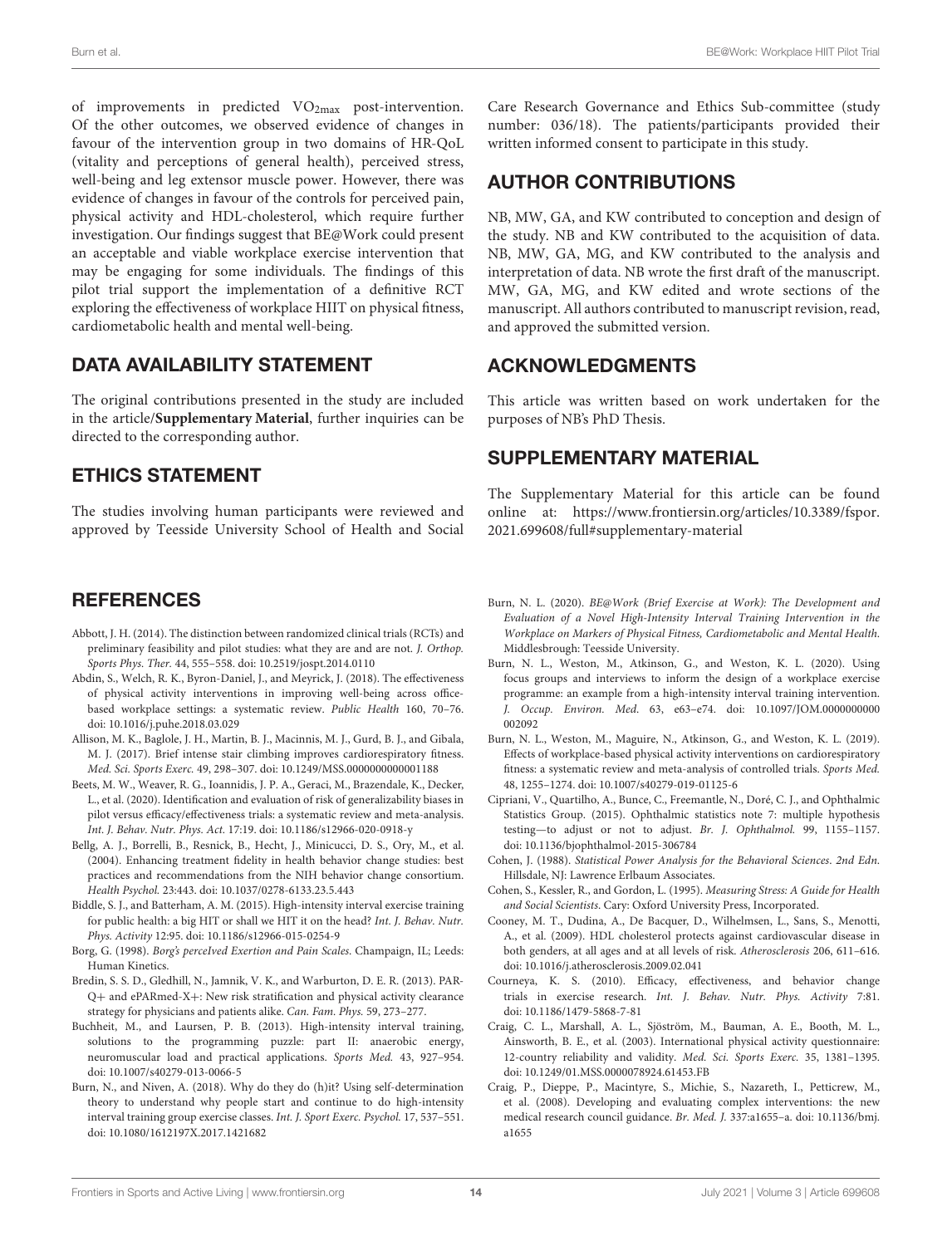- <span id="page-15-3"></span>Cuddy, T. F., Ramos, J. S., and Dalleck, L. C. (2019). Reduced exertion highintensity interval training is more effective at improving cardiorespiratory fitness and cardiometabolic health than traditional moderate-intensity continuous training. Int. J. Environ. Res. Public Health 16:483. doi: [10.3390/ijerph16030483](https://doi.org/10.3390/ijerph16030483)
- <span id="page-15-15"></span>Dumas, J. E., Lynch, A. M., Laughlin, J. E., Phillips Smith, E., and Prinz, R. J. (2001). Promoting intervention fidelity. Conceptual issues, methods, and preliminary results from the EARLY ALLIANCE prevention trial. Am. J. Preventative Med. 20, 38–47. doi: [10.1016/S0749-3797\(00\)00272-5](https://doi.org/10.1016/S0749-3797(00)00272-5)
- <span id="page-15-4"></span>Eather, N., Babic, M., Riley, N., Harris, N., Jung, M., Jeffs, M., et al. (2020). Integrating high-intensity interval training into the workplace: the work-HIIT pilot RCT. Scand. J. Med. Sci. Sports 30, 2445–2455. doi: [10.1111/sms.13811](https://doi.org/10.1111/sms.13811)
- <span id="page-15-29"></span>Eather, N., Riley, N., Miller, A., Smith, V., Poole, A., Vincze, L., et al. (2019). Efficacy and feasibility of HIIT training for university students: the uni-HIIT RCT. J. Sci. Med. Sport 22, 596–601. doi: [10.1016/j.jsams.2018.11.016](https://doi.org/10.1016/j.jsams.2018.11.016)
- <span id="page-15-34"></span>Ekkekakis, P. (2003). Pleasure and displeasure from the body: perspectives from exercise. Cogn. Emotion 17, 213–239. doi: [10.1080/02699930302292](https://doi.org/10.1080/02699930302292)
- <span id="page-15-8"></span>Eldridge, S. M., Chan, C. L., Campbell, M. J., Bond, C. M., Hopewell, S., Thabane, L., et al. (2016). CONSORT 2010 statement: extension to randomised pilot and feasibility trials. BMJ 355:i5239. doi: [10.1136/bmj.i5239](https://doi.org/10.1136/bmj.i5239)
- <span id="page-15-37"></span>Ellis, R., Saringer, C., Davis, A., Biber, D., and Ferrer, D. A. (2021). Examining the impact of wellness champions on the effectiveness of a workplace health and well-being program. Am. J. Health Promot. 35, 121–126. doi: [10.1177/0890117120929131](https://doi.org/10.1177/0890117120929131)
- <span id="page-15-19"></span>Elo, S., and Kyngäs, H. (2008). The qualitative content analysis process. J. Adv. Nurs. 62, 107–115. doi: [10.1111/j.1365-2648.2007.04569.x](https://doi.org/10.1111/j.1365-2648.2007.04569.x)
- <span id="page-15-0"></span>Gibala, M. J., Little, J. P., Macdonald, M. J., and Hawley, J. A. (2012). Physiological adaptations to low-volume, high-intensity interval training in health and disease. J. Physiol. 590, 1077–1084. doi: [10.1113/jphysiol.2011.224725](https://doi.org/10.1113/jphysiol.2011.224725)
- <span id="page-15-38"></span>Grant, J. A., Joseph, A. N., and Campagna, P. D. (1999). The prediction of Vo2max: a comparison of 7 indirect tests of aerobic power. J. Strength Cond. Res. 13, 346–352. doi: [10.1519/00124278-199911000-00008](https://doi.org/10.1519/00124278-199911000-00008)
- <span id="page-15-28"></span>Greenlee, T. A., Greene, D. R., Ward, N. J., Reeser, G. E., Allen, C. M., Baumgartner, N. W., et al. (2017). Effectiveness of a 16-week high-intensity cardioresistance training program in adults. J. Strength Cond. Res. 31, 2528–2541. doi: [10.1519/JSC.0000000000001976](https://doi.org/10.1519/JSC.0000000000001976)
- <span id="page-15-36"></span>Hardcastle, S. J., Ray, H., Beale, L., and Hagger, M. S. (2014). Why sprint interval training is inappropriate for a largely sedentary population. Front. Psychol. 5:1505. doi: [10.3389/fpsyg.2014.01505](https://doi.org/10.3389/fpsyg.2014.01505)
- <span id="page-15-35"></span>Harden, S. M., McEwan, D., Sylvester, B. D., Kaulius, M., Ruissen, G., Burke, S. M., et al. (2015). Understanding for whom, under what conditions, and how groupbased physical activity interventions are successful: a realist review. BMC Public Health 15:958. doi: [10.1186/s12889-015-2270-8](https://doi.org/10.1186/s12889-015-2270-8)
- <span id="page-15-27"></span>Hoboubi, N., Choobineh, A., Kamari Ghanavati, F., Keshavarzi, S., and Akbar Hosseini, A. (2017). The impact of job stress and job satisfaction on workforce productivity in an Iranian petrochemical industry. Saf. Health Work 8, 67–71. doi: [10.1016/j.shaw.2016.07.002](https://doi.org/10.1016/j.shaw.2016.07.002)
- <span id="page-15-9"></span>Hood, M. S., Little, J. P., Tarnopolsky, M. A., Myslik, F., and Gibala, M. J. (2011). Low-volume interval training improves muscle oxidative capacity in sedentary adults. Med. Sci. Sports Exerc. 43, 1849–1856. doi: [10.1249/MSS.0b013e3182199834](https://doi.org/10.1249/MSS.0b013e3182199834)
- <span id="page-15-6"></span>Horner, S., Rew, L., and Torres, R. (2006). Enhancing intervention fidelity: a means of strengthening study impact. J. Spec. Pediatr. Nurs. 11, 80–89. doi: [10.1111/j.1744-6155.2006.00050.x](https://doi.org/10.1111/j.1744-6155.2006.00050.x)
- <span id="page-15-18"></span>Hsieh, H. F., and Shannon, S. E. (2005). Three approaches to qualitative content analysis. Qual. Health Res. 15, 1277–1288. doi: [10.1177/1049732305276687](https://doi.org/10.1177/1049732305276687)
- <span id="page-15-2"></span>Hunter, J. R., Gordon, B. A., Bird, S. R., and Benson, A. C. (2018). Perceived barriers and facilitators to workplace exercise participation. Int. J. Workplace Health Manag. 11, 349–363. doi: [10.1108/IJWHM-04-2018-0055](https://doi.org/10.1108/IJWHM-04-2018-0055)
- <span id="page-15-11"></span>Hurst, C., Batterham, A. M., Weston, K. L., and Weston, M. (2018a). Short- and long-term reliability of leg extensor power measurement in middle-aged and older adults. J. Sports Sci. 36, 970–977. doi: [10.1080/02640414.2017.1346820](https://doi.org/10.1080/02640414.2017.1346820)
- <span id="page-15-21"></span>Hurst, C., Weston, K. L., and Weston, M. (2018b). The effect of 12 weeks of combined upper- and lower-body high-intensity interval training on muscular and cardiorespiratory fitness in older adults. Aging Clin. Exp. Res. 31, 661–671. doi: [10.1007/s40520-018-1015-9](https://doi.org/10.1007/s40520-018-1015-9)
- <span id="page-15-23"></span>Ingle, L., Rigby, A., Brodie, D., and Sandercock, G. (2020). Normative reference values for estimated cardiorespiratory fitness in apparently healthy

British men and women. PLoS ONE [15:e0240099. doi: 10.1371/journal.pone.](https://doi.org/10.1371/journal.pone.0240099) 0240099

- <span id="page-15-13"></span>International Physical Activity Questionnaire (2005). IPAQ Scoring Protocol. Available online at:<https://sites.google.com/site/theipaq/scoring-protocol> (accessed July 12, 2019).
- <span id="page-15-7"></span>Kinnafick, F. E., Thøgersen-Ntoumani, C., Shepherd, S. O., Wilson, O. J., Wagenmakers, A. J. M., and Shaw, C. S. (2018). In it together: a qualitative evaluation of participant experiences of a 10-week, group-based, workplace HIIT program for insufficiently active adults. J. Sport Exerc. Psychol. 40, 10–19. doi: [10.1123/jsep.2017-0306](https://doi.org/10.1123/jsep.2017-0306)
- <span id="page-15-14"></span>Kitzinger, J. (1995). Qualitative research: introducing focus groups. BMJ 311, 299–302. doi: [10.1136/bmj.311.7000.299](https://doi.org/10.1136/bmj.311.7000.299)
- <span id="page-15-16"></span>Lancaster, G. A., Dodd, S., and Williamson, P. R. (2004). Design and analysis of pilot studies: recommendations for good practice. J. Eval. Clin. Pract. 10, 307–312. doi: [10.1111/j..2002.384.doc.x](https://doi.org/10.1111/j..2002.384.doc.x)
- <span id="page-15-26"></span>Lauzier, M., Melancon, S., and Cote, K. (2017). The effect of stress seen on absenteeism and presenteeism behavior: the mediating role of health. Can. J. Behav. Sci. 49, 221–230. doi: [10.1037/cbs0000081](https://doi.org/10.1037/cbs0000081)
- <span id="page-15-22"></span>Lavrakas, P. (2008). Encyclopedia of Survey Research Methods. Thousand Oaks, CA: SAGE Publications, Inc. doi: [10.4135/9781412963947](https://doi.org/10.4135/9781412963947)
- <span id="page-15-20"></span>Lee, D.-C., Sui, X., Artero, E. G., Lee, I. M., Church, T. S., McAuley, P. A., et al. (2011). Long-term effects of changes in cardiorespiratory fitness and body mass index on all-cause and cardiovascular disease mortality in men: the aerobics center longitudinal study. Circulation 124, 2483–2490. doi: [10.1161/CIRCULATIONAHA.111.038422](https://doi.org/10.1161/CIRCULATIONAHA.111.038422)
- <span id="page-15-17"></span>Lee, E. C., Whitehead, A. L., Jacques, R. M., and Julious, S. A. (2014). The statistical interpretation of pilot trials: should significance thresholds be reconsidered? BMC Med. Res. Methodol. 14:41. doi: [10.1186/1471-2288-14-41](https://doi.org/10.1186/1471-2288-14-41)
- <span id="page-15-33"></span>Li, G., Taljaard, M., Van den Heuvel, E. R., Levine, M. A. H., Cook, D. J., Wells, G. A., et al. (2017). An introduction to multiplicity issues in clinical trials: the what, why, when and how. Int. J. Epidemiol. 46, 746–755. doi: [10.1093/ije/dyw320](https://doi.org/10.1093/ije/dyw320)
- <span id="page-15-30"></span>Lin, X., Zhang, X., Guo, J., Roberts, C. K., McKenzie, S., Wu, W. C., et al. (2015). Effects of exercise training on cardiorespiratory fitness and biomarkers of cardiometabolic health: a systematic review and meta-analysis of randomized controlled trials. J. Am. Heart Assoc. [4:e002014. doi: 10.1161/JAHA.115.](https://doi.org/10.1161/JAHA.115.002014) 002014
- <span id="page-15-10"></span>Little, J. P., Gillen, J. B., Percival, M. E., Safdar, A., Tarnopolsky, M. A., Punthakee, Z., et al. (2011). Low-volume high-intensity interval training reduces hyperglycemia and increases muscle mitochondrial capacity in patients with type 2 diabetes. J. Appl. Physiol. 111, 1554–1560. doi: [10.1152/japplphysiol.00921.2011](https://doi.org/10.1152/japplphysiol.00921.2011)
- <span id="page-15-32"></span>Lopez-Miranda, J., Williams, C., and Lairon, D. (2007). Dietary, physiological, genetic and pathological influences on postprandial lipid metabolism. Br. J. Nutr. 98, 458–473. doi: [10.1017/S000711450774268X](https://doi.org/10.1017/S000711450774268X)
- <span id="page-15-24"></span>Lunt, H., Draper, N., Marshall, H. C., Logan, F. J., Hamlin, M. J., Shearman, J. P., et al. (2014). High intensity interval training in a real world setting: a randomized controlled feasibility study in overweight inactive adults, measuring change in maximal oxygen uptake. PLoS ONE 9:e83256. doi: [10.1371/journal.pone.0083256](https://doi.org/10.1371/journal.pone.0083256)
- <span id="page-15-12"></span>Marfell-Jones, M. J., Stewart, A., and De Ridder, J. (2012). International Standards for Anthropometric Assessment. Lower Hutt, NZ: International Society for the Advancement of Kinanthropometry.
- <span id="page-15-31"></span>Martland, R., Mondelli, V., Gaughran, F., and Stubbs, B. (2020). Can high-intensity interval training improve physical and mental health outcomes? A metareview of 33 systematic reviews across the lifespan. J. Sports Sci. 38, 430–469. doi: [10.1080/02640414.2019.1706829](https://doi.org/10.1080/02640414.2019.1706829)
- <span id="page-15-25"></span>McNeil, J. K., LeBlanc, E. M., and Joyner, M. (1991). The effect of exercise on depressive symptoms in the moderately depressed elderly. Psychol. Aging 6:487. doi: [10.1037/0882-7974.6.3.487](https://doi.org/10.1037/0882-7974.6.3.487)
- <span id="page-15-5"></span>Metcalfe, R. S., Atef, H., Mackintosh, K., McNarry, M., Ryde, G., Hill, D. M., et al. (2020). Time-efficient and computer-guided sprint interval exercise training for improving health in the workplace: a randomised mixedmethods feasibility study in office-based employees. BMC Public Health 20:313. doi: [10.1186/s12889-020-8444-z](https://doi.org/10.1186/s12889-020-8444-z)
- <span id="page-15-1"></span>Milanovic, Z., Sporis, G., and Weston, M. (2015). Effectiveness of high-intensity interval training (HIT) and continuous endurance training for VO2max improvements: a systematic review and meta-analysis of controlled trials. Sports Med. 45, 1469–1481. doi: [10.1007/s40279-015-0365-0](https://doi.org/10.1007/s40279-015-0365-0)